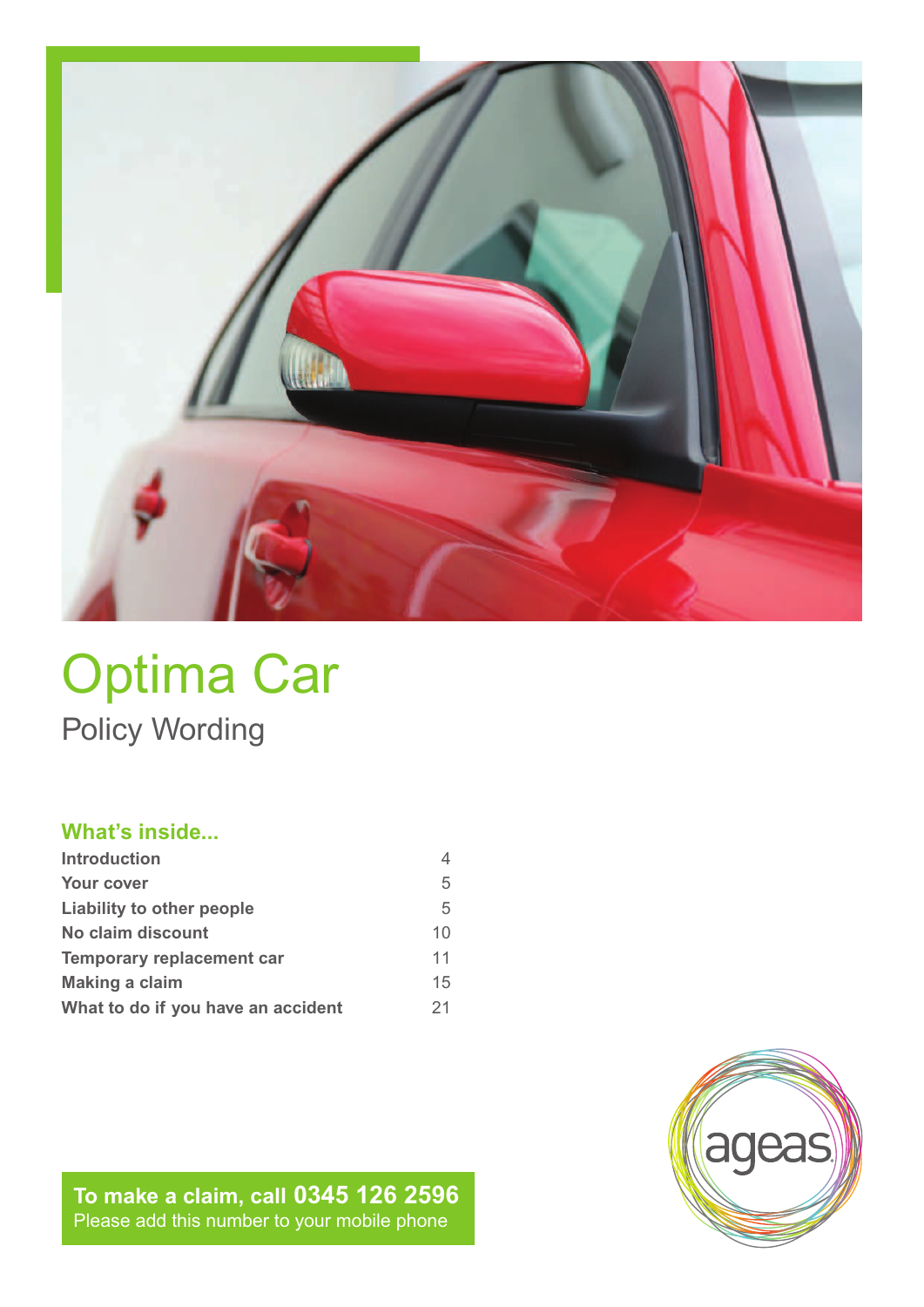# **Contents**

| <b>Definitions</b>                                             | 3  |
|----------------------------------------------------------------|----|
| Introducing your Optima car insurance policy                   | 4  |
| Liability to other people                                      | 5  |
| Loss of, or damage to, your car                                | 6  |
| <b>Personal accident benefits</b>                              | 8  |
| <b>Personal belongings</b>                                     | 8  |
| <b>Medical expenses</b>                                        | 9  |
| <b>Broken windscreens and glass</b>                            | 9  |
| <b>Hotel or travel expenses</b>                                | 9  |
| Lost or stolen car keys and replacing locks                    | 9  |
| <b>Travelling abroad</b>                                       | 10 |
| No claim discount                                              | 10 |
| Temporary replacement car                                      | 11 |
| <b>Car sharing</b>                                             | 11 |
| Cover when your car is being serviced,<br>examined or repaired | 11 |
| General exceptions under this policy                           | 12 |
| Conditions that apply to all of this policy                    | 13 |
| Making a claim                                                 | 15 |
| <b>Privacy notice</b>                                          | 17 |
| How to make a complaint                                        | 18 |
| Protecting your car and belongings                             | 19 |
| Protecting yourself and your passengers                        | 19 |
| What to do if you have an accident                             | 21 |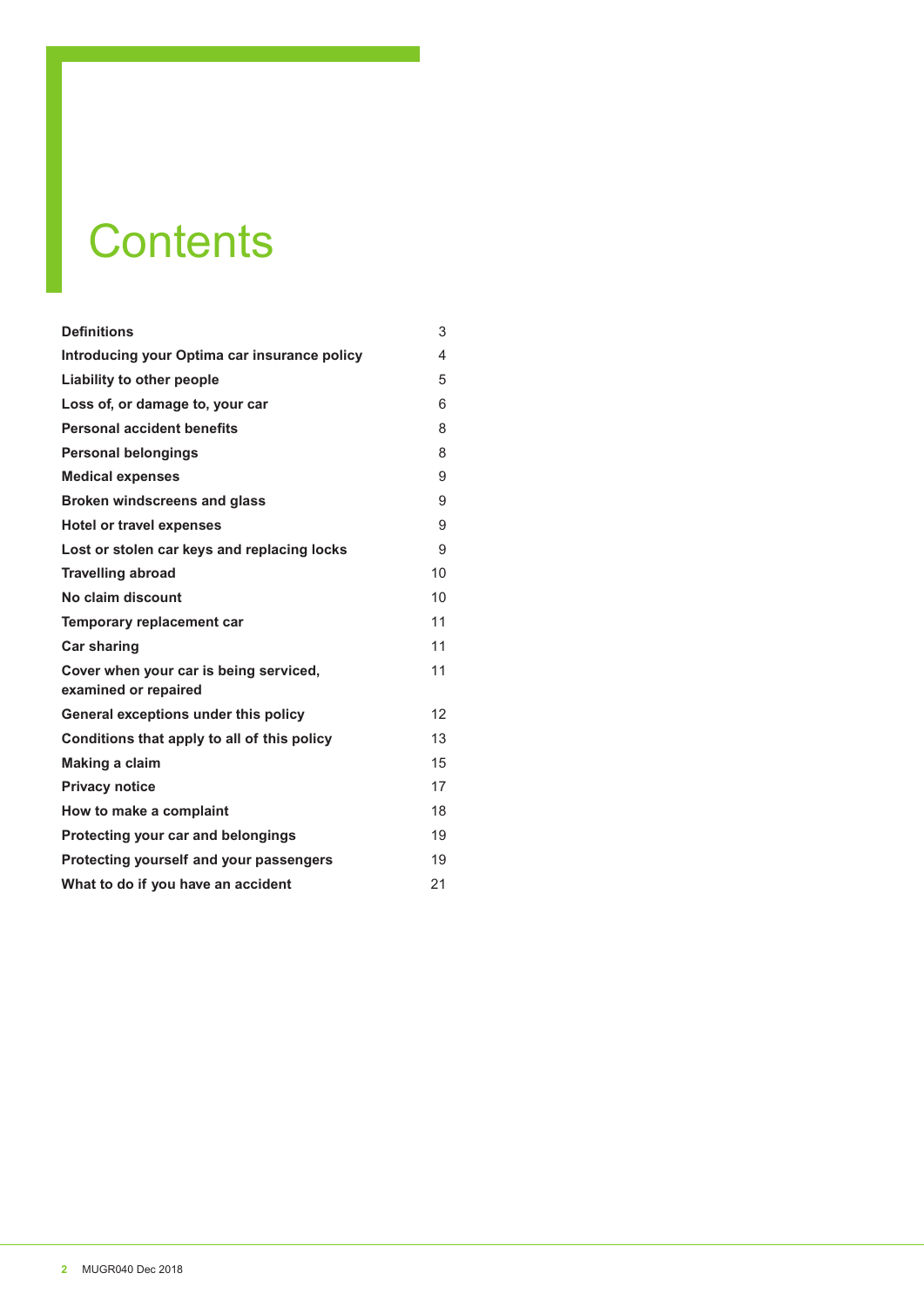# **Definitions**

Whenever the following words or expressions appear in your policy, they have the meaning given below.

#### **Accessories and spare parts**

Items which are for your car only and are in or attached to your car, or in your private garage, at the time of the loss or damage.

#### **Acts of terrorism**

Any act that the government of the United Kingdom considers to be an act of terrorism. The use of or threat of action, force or violence by any person or group of people acting alone or on behalf of any organisation or government for political, religious, ideological or similar beliefs. This includes trying to influence any government or intimidate the public.

#### **Certificate of motor insurance**

A document we issue that proves you have the car insurance you need and must have by law.

#### **Endorsement**

Statements, found in your schedule, that either show changes to the terms of your policy or terms that apply specifically to you (for example, the amount of excess you must pay).

#### **Excess**

The first amount of any claim which you must pay if your car is lost, stolen or damaged.

### **Great Britain**

England, Scotland and Wales.

#### **Inexperienced driver**

Anybody who is 25 or older who holds a provisional driving licence or who has held a full United Kingdom, European Union or European Economic Area driving licence for less than 12 months.

#### **Key**

Any key or alternative electronic or mechanical device designed to open the car's locks or turn on the ignition (or both).

#### **Market value**

The cost of replacing your car with another of the same make, specification (for example, the level of equipment found in your car), model, age, mileage and condition as your car was just before the loss or damage you are claiming for.

#### **Partner**

A person you are married to or have a civil partnership with, or a person you live with as if you were their husband, wife or civil partner. (A civil partnership is a formal arrangement that gives same-sex partners the same legal status as a married couple.)

#### **Proposal**

The document that records the information you gave us when you bought or renewed your policy and which your contract with us is based on.

#### **Racetrack**

Any track, field, circuit or road, including toll roads (with no maximum speed limit), which is being used at the time of the loss or damage for racing, rallies, pacemaking, speed trials or track days.

#### **Schedule**

The document that names you as the policyholder and sets out what this policy covers you for. We will replace your schedule whenever you renew the policy or if you make any changes to the policy while your insurance applies.

#### **Territorial limits**

England, Scotland, Wales, Northern Ireland, the Isle of Man, the Channel Islands, any other country that is a member of the European Union and any other country stated on the back of your certificate of motor insurance.

#### **United Kingdom**

England, Scotland, Wales, Northern Ireland, the Isle of Man and the Channel Islands.

#### **We, us, our**

Ageas Insurance Limited.

#### **You, your**

The policyholder whose name is on the schedule or, if you die, your legal personal representatives.

#### **Young driver**

A person under 25 at the time of an event which you or they may be entitled to claim for.

#### **Your car**

Any car which you have a current certificate of motor insurance for under this policy.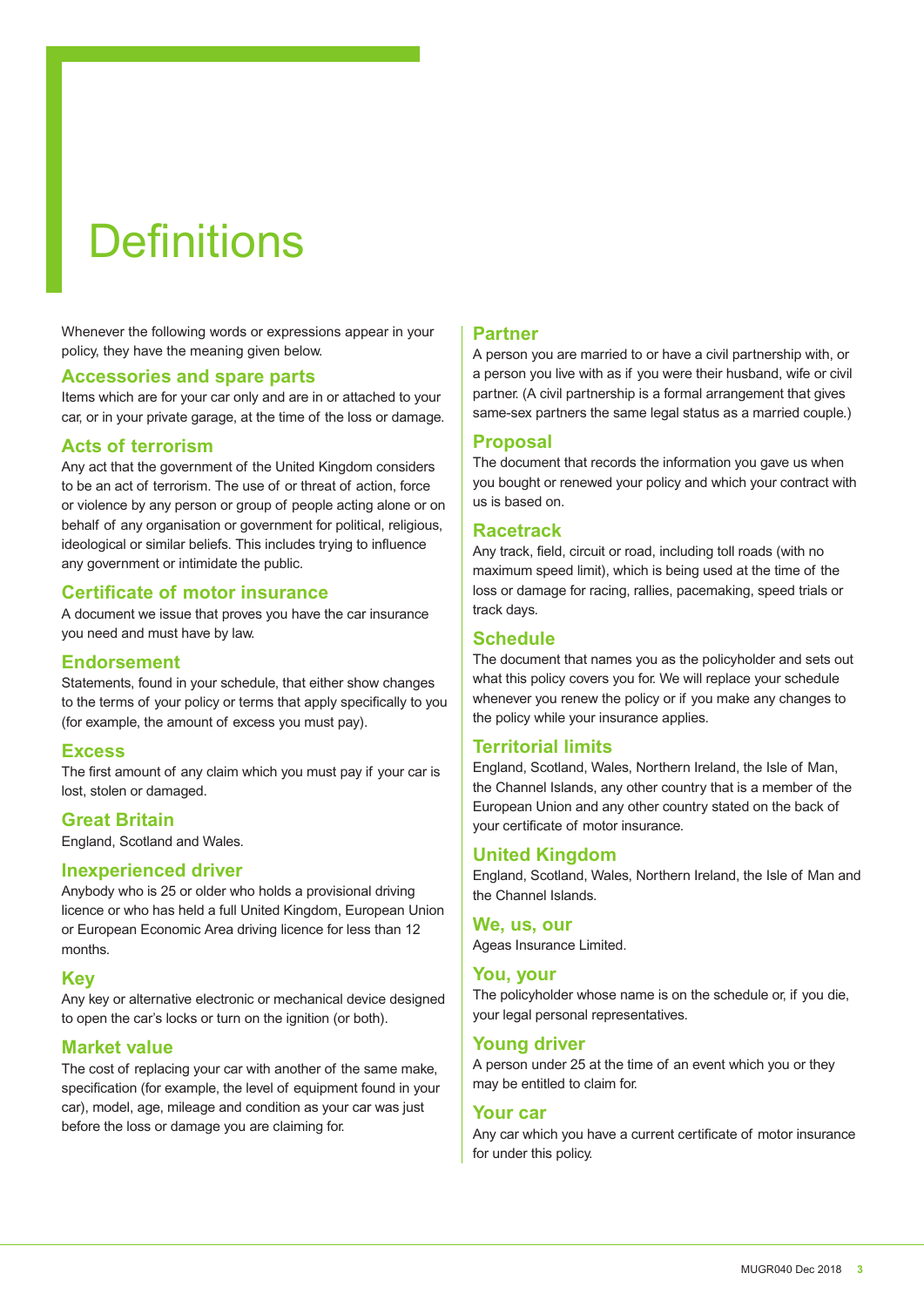# Optima Car insurance policy

#### **Introducing your Optima Car insurance policy**

This booklet gives full details of your cover.

Please read this booklet, your schedule and your certificate of motor insurance carefully and make sure that they meet your needs.

If you have any questions, please contact your insurance broker or intermediary and they will help you.

Please keep all your insurance documents in a safe place, as you may need to read them if you want to make a claim.

#### **Our contract with you**

We will provide car insurance under the terms, exceptions, conditions and endorsements of this policy, during any period for which we have accepted your premium.

The contract is based on the proposal (or any statement of facts or statement of insurance we prepare using the information you have provided), and any declaration you make. The schedule, any endorsements and the certificate of motor insurance are all part of this policy. You must read all the documents that make up your policy as one document.

#### **The law that applies to this policy**

English law will apply to this contract unless you and we agree otherwise. (If you live in Jersey, the law of Jersey will apply to this contract and the Jersey courts will have exclusive jurisdiction over disputes between us and you in relation to it.)

#### **Language**

The contractual terms and conditions and other information relating to this contract will be in the English Language.

If you chose comprehensive cover, all sections of this policy booklet apply.

If you have third party, fire and theft cover, sections 1, 2 (loss or damage caused by fire, theft or attempted theft only) 8, 9, 10, 12 and 13 apply.

If you have cover for third party only, sections 1, 9, 10, 12 and 13 apply.



Andy Watson CEO, Ageas Insurance Limited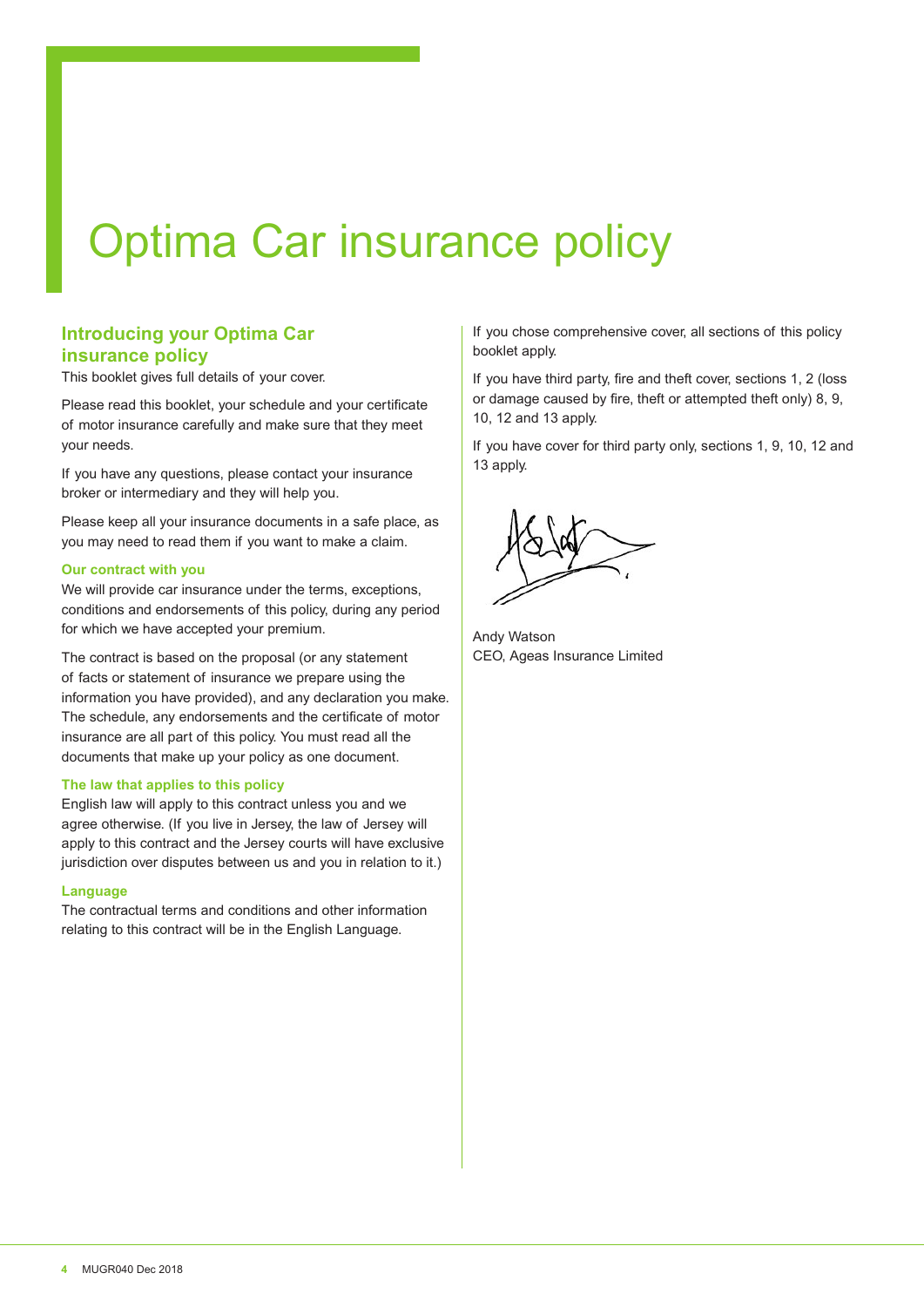# Your cover

### **Section 1 – Liability to other people**

#### **What we will cover** What we will cover **a Cover for your liabilities** This policy covers you for: • all your legal responsibilities as a result of death of or injury to anybody caused by an incident involving your car; and • damage to any property as a result of an incident involving your car. We will pay up to £20 million (including all costs, expenses and indirect losses, apart from those covered under the legal expenses part of your policy). This cover applies to any one event or any series of incidents resulting from one event. **b Cover for other people** We will also provide the cover outlined in section 1a for: • anyone insured by this policy to drive your car as long as they have your permission; • anyone you allow to use (but not drive) your car for social, domestic and pleasure purposes (that is, not for business purposes); • anyone who is travelling in or getting into or out of your car; and • your employer (as long as they have your permission to use your car and are allowed to do so by your current certificate of motor insurance). **c Cover for legal personal representatives** If anyone insured under the policy dies, we will transfer the protection we provide under this policy to their estate. **d Emergency medical treatment** We will pay for emergency treatment fees as set out in the Road Traffic Acts. If we make a payment under this section, it will not afect your no claim discount. **e Driving other cars** If your certificate of motor insurance says so, this policy **(This applies to all claims made under parts 1a and 1b of the policy.)** • We will not cover loss of or damage to your belongings or the belongings of anybody else insured. We will not cover anyone driving your car who has never held a licence to drive it or who is disqualified from driving. We will not cover anyone who fails to keep to any of the terms, conditions and endorsements of this policy. • We will not cover the liability of anyone insured under this policy for causing the death of, or injury to, any employee who was carrying out any activity associated with their work at the time of the accident, unless the Road Traffic Acts say otherwise. We will not cover loss of or damage to the car being used or driven at the time of the incident. We will not cover loss of or damage to any trailer or vehicle you tow.

- provides the same cover as shown in section 1a when you are driving any other car as long as: • you do not own it; and
- it is not hired to you under a hire-purchase or leasing agreement.
- This cover only applies if:
- there is no other insurance in force which covers the same claim;
- you have the owner's permission to drive the car;
- the car is being driven in the United Kingdom; and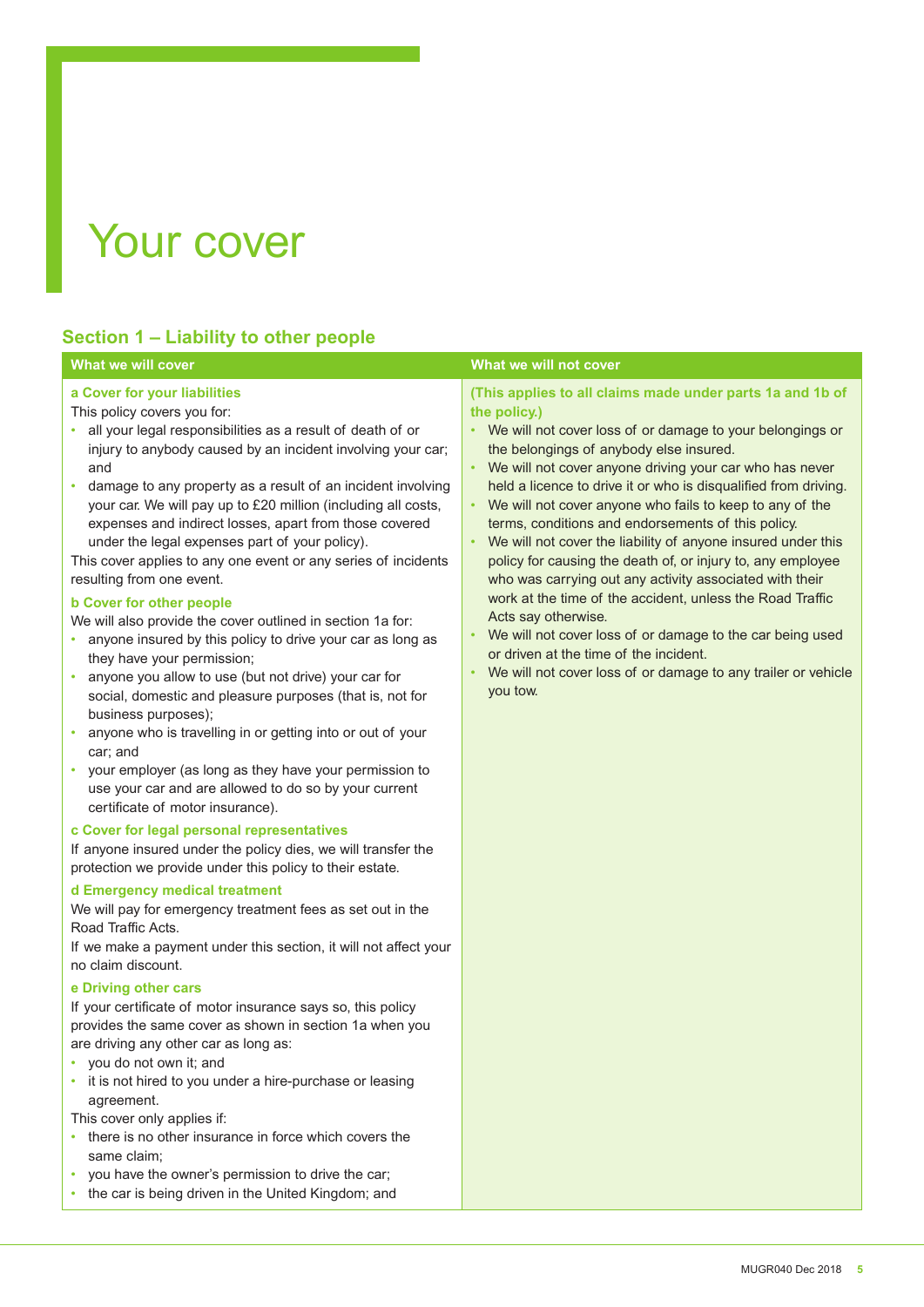### **Section 1 – Liability to other people continued**

| What we will cover                                                                                                                                                                                                                                                                                                                                                                                                                                                                                                                                                                                                                                                                                                                                                                                                                                                                                                                                             | What we will not cover |
|----------------------------------------------------------------------------------------------------------------------------------------------------------------------------------------------------------------------------------------------------------------------------------------------------------------------------------------------------------------------------------------------------------------------------------------------------------------------------------------------------------------------------------------------------------------------------------------------------------------------------------------------------------------------------------------------------------------------------------------------------------------------------------------------------------------------------------------------------------------------------------------------------------------------------------------------------------------|------------------------|
| • you still have your car and it has not been declared a<br>total loss.<br>You cannot make use of this section to release a car if it has<br>been seized by, or on behalf of, any government or public<br>authority.                                                                                                                                                                                                                                                                                                                                                                                                                                                                                                                                                                                                                                                                                                                                           |                        |
| f Legal expenses<br>If we give our permission in writing beforehand, we will pay<br>the fee for a solicitor to:<br>• represent anybody insured under this policy at any<br>coroner's inquest or fatal accident inquiry; or<br>• defend anybody insured under this policy in a magistrates'<br>court, as long as the case relates to an event you may be<br>able to claim for under parts 1a or 1b of this policy.<br>We will pay for legal services to defend anyone insured under<br>this policy if legal action is taken against them for:<br>manslaughter;<br>causing death by dangerous driving; or<br>causing death after drinking alcohol or taking drugs.<br>۰<br>The following conditions apply to legal expenses cover.<br>• You must ask us and we must agree to provide the cover.<br>• The deaths the legal action relates to must be covered<br>under this policy.<br>• The event causing the deaths must have happened in the<br>United Kingdom. |                        |
| Section 2 – Loss of, or damage to, your car                                                                                                                                                                                                                                                                                                                                                                                                                                                                                                                                                                                                                                                                                                                                                                                                                                                                                                                    |                        |
| What we will cover                                                                                                                                                                                                                                                                                                                                                                                                                                                                                                                                                                                                                                                                                                                                                                                                                                                                                                                                             | What we will not cover |

If your car, its accessories and spare parts are lost, stolen or damaged, we will:

- repair the damage ourselves;
- replace what is lost or is damaged if this is more costefective than repairing it; or
- settle your claim by sending you a cheque for the amount of the loss or damage.

#### **The most we will pay**

We will not pay more than the market value of your car (including any accessories and spare parts) at the time of the loss or damage, less any excess that may apply.

#### **Hire-purchase, leasing and other agreements**

If your car is owned by someone else, we will settle any claim by paying the legal owner before paying anything left over to you.

#### **Parts that are not available**

If a replacement for any damaged accessory or part of your car is not available, the most we will pay is its price (as specified by the manufacturer) at the time of the loss. We will not pay more than the cost of the accessory or part as shown in the manufacturer's last price list in the United Kingdom. We may decide to repair your car with parts which have not been made or supplied by your car's manufacturer, but which are of a similar standard.

We will not cover the excesses shown in your schedule.

- We will not cover loss or damage caused by wear and tear. • We will not cover any reduction in the market value of your car (for example reductions caused by the age of the car
- or the number of miles it has covered). • We will not cover loss in the market value of your car resulting from any repair, whether or not this has happened as a result of any claim under this policy.
- We will not cover any mechanical, electrical or computer equipment breaking or failing to work properly.
- We will not cover damage to tyres caused by braking, punctures, cuts or bursts.
- We will not cover damage caused by pressure waves from an aircraft or other flying object travelling at or beyond the speed of sound.
- We will not cover loss of, or damage to, any trailer, caravan or vehicle, or anything inside, while being towed by or attached to your car.
- We will not cover you for loss of use or other indirect losses (such as travel costs or loss of earnings) other than those set out in section 7 of this policy.
- We will not cover your car being stolen by someone who claims to be a buyer or a buying or selling agent.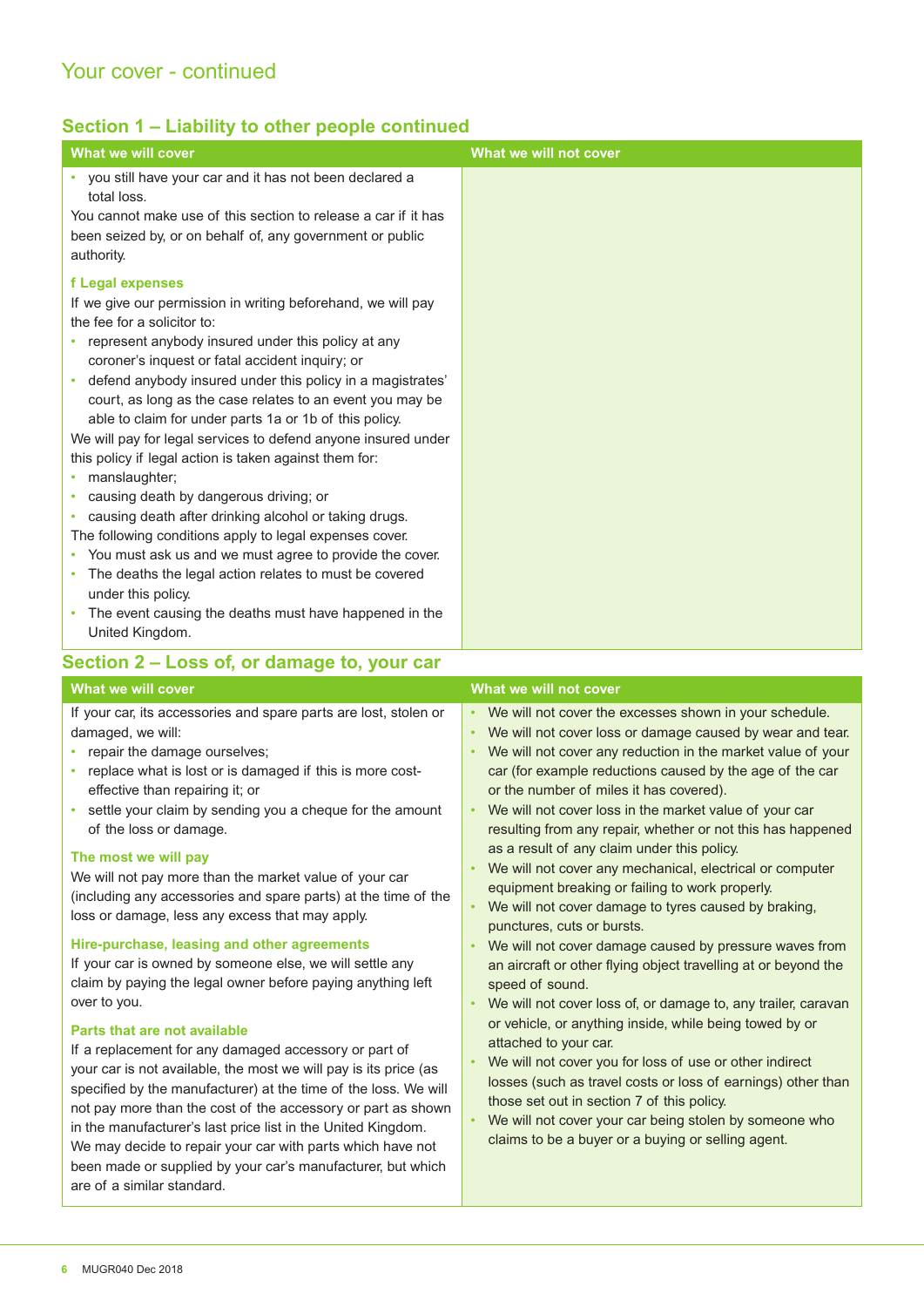### **Section 2 – Loss of, or damage to, your car continued**

| <b>What is covered</b>                                                                                                                                                                                                                                                                                                                                                                                                                                                                                                                                                                                                                                                                                                                                                                                                                                      | <b>What is not covered</b>                                                                                                                                                                                                                                                                                                                                                                                                                                                                                                                                                                                                                                                                                                                                                                                                                                                                                                                                                                                 |
|-------------------------------------------------------------------------------------------------------------------------------------------------------------------------------------------------------------------------------------------------------------------------------------------------------------------------------------------------------------------------------------------------------------------------------------------------------------------------------------------------------------------------------------------------------------------------------------------------------------------------------------------------------------------------------------------------------------------------------------------------------------------------------------------------------------------------------------------------------------|------------------------------------------------------------------------------------------------------------------------------------------------------------------------------------------------------------------------------------------------------------------------------------------------------------------------------------------------------------------------------------------------------------------------------------------------------------------------------------------------------------------------------------------------------------------------------------------------------------------------------------------------------------------------------------------------------------------------------------------------------------------------------------------------------------------------------------------------------------------------------------------------------------------------------------------------------------------------------------------------------------|
| We are not responsible for:<br>any extra costs of storing your car that result from any<br>accessory or part not being available; or<br>the cost of importing any accessory or part into the<br>$\bullet$<br>United Kingdom.                                                                                                                                                                                                                                                                                                                                                                                                                                                                                                                                                                                                                                | We will not cover loss of, or damage to, your car if, at<br>$\bullet$<br>the time of the incident, someone in your family or<br>someone who is living with you was using it without your<br>permission. (This exception does not apply if you report<br>the person using your car to the police for taking your car<br>without your permission.)<br>We will not cover loss or damage caused by any<br>government, public or local authority legally taking, keeping<br>or destroying your car.<br>We will not cover loss of, or damage to, televisions,<br>phones, games consoles, electronic-navigation or radar-<br>detection equipment not permanently fitted to your car<br>and which was not part of the manufacturer's specification<br>when your car was first registered.<br>We will not cover loss of, or damage to, your car if it is<br>unoccupied (that is, nobody is inside it) and is left:<br>- unlocked;<br>- with the windows or roof open; or<br>- with the keys inside (or on) the car. |
| <b>New car benefit</b><br>We will replace your car with one of the same make, model<br>and specification if:<br>your car is less than 12 months old;<br>you are the first and only registered keeper (or the second<br>registered keeper if the first registered keeper is a company<br>we recognise as a main agent of the car's manufacturers);<br>and                                                                                                                                                                                                                                                                                                                                                                                                                                                                                                    | We cover equipment not fitted to the manufacturer's<br>specification up to the following limits:<br>If you have comprehensive insurance the most we will pay<br>is £500 after taking off the excess that applies to your claim.<br>If you have third party, fire and theft insurance the most we<br>$\bullet$<br>will pay is £250 after taking off any excess that applies to<br>your claim.<br><b>Examples</b>                                                                                                                                                                                                                                                                                                                                                                                                                                                                                                                                                                                            |
| your car has:<br>- been stolen and not found; or<br>been damaged and the cost of repairing the car is more<br>than 60% of the manufacturer's United Kingdom list price<br>at the time of the damage (including car tax and VAT) for<br>a car that is exactly the same.<br>We will only replace your car if you and anyone else who has a<br>financial interest in your car agrees.<br>If a replacement car which is the same make, model and<br>specification as your old car is not available, we will pay you<br>the price of your car, fitted accessories and spare parts as<br>shown in the manufacturer's last United Kingdom price list,<br>less any excess that may apply.<br>If we settle a claim under this section of the policy, your lost or<br>damaged car becomes our property and you must send us its<br>registration document (V5 or V5C). | You have comprehensive insurance with a £100<br>excess. Your car stereo, which was not fitted by the car<br>manufacturer and is worth £700, is stolen. You claim for the<br>full cost of the stereo (£700). We take the £100 excess from<br>your claim, which leaves £600. But we will pay £500, which<br>is the policy limit on comprehensive cover.<br>You have third party fire and theft insurance with £100<br>excess. Your car stereo, which was not fitted by the car<br>manufacturer and is worth £200, is stolen. You claim for the<br>full cost of the stereo (£200). We take the £100 excess from<br>your claim, which leaves £100. So we will pay you £100.<br>We will also pay for loss or damage to any radio or other audio<br>equipment which has been removed from your car if:<br>the equipment is designed to be removed (or partly removed);<br>the equipment cannot work without your car; and<br>you have temporarily removed it from your car for security                          |
| <b>Removing and delivering your car</b><br>If your car is in the United Kingdom and cannot be driven as<br>a result of loss or damage which is covered under this policy,<br>we will pay the cost of protecting it and taking it to the nearest<br>suitable repairer. We will also pay the cost of delivering your<br>car to you at the address shown in your schedule after it has<br>been repaired.<br><b>Radio and audio equipment</b><br>This policy covers loss or damage to any radio or audio<br>equipment permanently fitted to your car.<br>There is no limit on the level of cover for equipment in your<br>car which was fitted by the manufacturer at the time the car<br>was made.                                                                                                                                                             | reasons.<br><b>Replacing children's car seats</b><br>If you have children's car seats fitted in your car and<br>your car is involved in an accident or damaged as a<br>result of fire or theft, we will pay up to £250 (after<br>taking off any excess that applies to your policy)<br>towards the cost of replacing them, even if they do<br>not seem to be damaged. To be able to claim for your<br>children's car seats, you must also provide<br>evidence that your car has been damaged or stolen.                                                                                                                                                                                                                                                                                                                                                                                                                                                                                                    |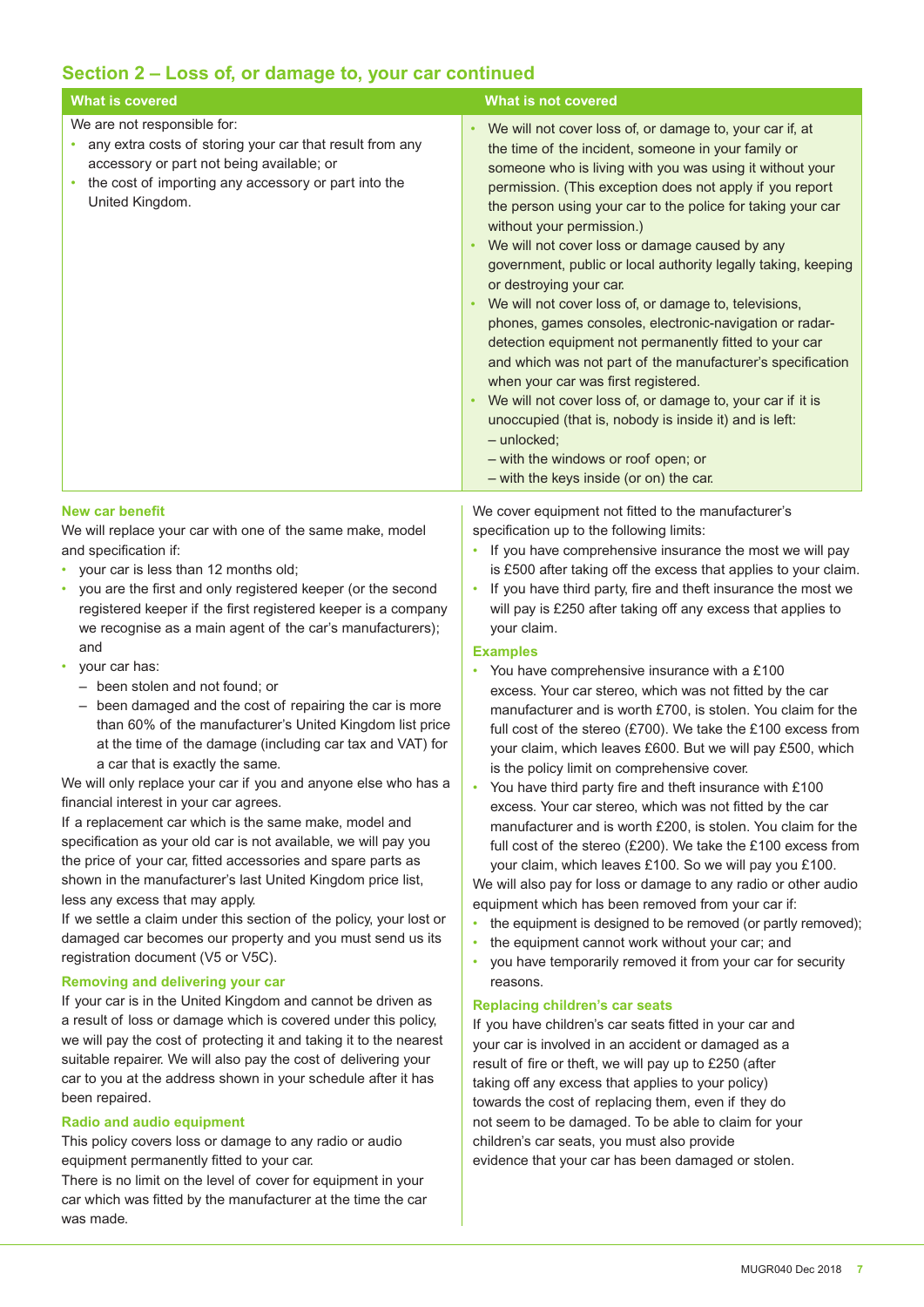#### **Section 2 – Loss of, or damage to, your car continued**

#### **Young drivers or inexperienced drivers**

If your car or any of its accessories and spare parts are damaged while it is being driven by a young driver or an inexperienced driver, you will be responsible for the first part of the cost, on top of any compulsory and voluntary excesses set out in your schedule, as shown below.

| Young driver         | Amount you pay |
|----------------------|----------------|
| Under 21 years       | £250           |
| 21 to 24 years       | £150           |
| Inexperienced driver | £150           |

### **Section 3 – Personal accident benefits**

#### **Definitions which apply to this part of the policy only**

#### **Expert medical specialist**

within three calendar months.

• Death.

A person other than you, a member of your family or an employee of yours, who is qualified as a consultant in the branch of medicine the injury relates to.

We will pay up to £5,000 if you or your partner is accidentally injured in the European Union while travelling in or getting in or out of any car and this injury results in any of the following

You will not have to pay the amount stated if the damage is:

- caused by ire, theft, attempted theft or malicious damage; or
- limited to broken glass in the windscreen, (not including 'panoramic windscreens', which are larger than normal windscreens), back windscreen, sunroof or side windows of your car and any scratching caused by the broken glass.

#### **Permanent loss of sight**

A person who has sufered permanent and total loss of sight in one or both eyes and has been added to the Register of Blind Persons by a fully qualified ophthalmic specialist.

#### **What we will cover** What we will not cover

Under this section we will not cover anyone for:

- injury or death resulting from that person committing suicide, attempting to commit suicide or deliberately injuring themselves:
- injury or death if the person claiming was committing a crime at the time of the accident; or
- injury or death if the person claiming had been under the influence of alcohol or drugs (apart from drugs prescribed by a doctor) at the time of the accident.
- Losing one or both arms (above the wrist) or legs (above the ankle) or the total loss of use of an arm or leg (an expert medical specialist must confirm this will be permanent). The injury must be diagnosed, or the death certified, by a doctor registered to practise in the European Union.

• Permanent and total loss of sight in one or both eyes.

We will pay up to £5,000 for each person for each accident. If you or your partner has any other car insurance policy with us, we will pay the benefit under one policy only.

### **Section 4 – Personal belongings**

| What we will cover                                                                                                                                                                                                                                                                                                                                                                                                                        | What we will not cover                                                                                                                                                                                                                                                                                                                                                                                                                                                                                                                                                                                                         |
|-------------------------------------------------------------------------------------------------------------------------------------------------------------------------------------------------------------------------------------------------------------------------------------------------------------------------------------------------------------------------------------------------------------------------------------------|--------------------------------------------------------------------------------------------------------------------------------------------------------------------------------------------------------------------------------------------------------------------------------------------------------------------------------------------------------------------------------------------------------------------------------------------------------------------------------------------------------------------------------------------------------------------------------------------------------------------------------|
| We will cover loss of or damage to clothing and personal<br>belongings caused by fire, theft, attempted theft or an<br>accident while they are in or on your car.<br>The most we will pay for any one event is £200.<br>If the items which have been lost or damaged do not belong<br>to you, you may ask us to pay the benefit to the actual owner.<br>If the owners accept our payment, this will prove that we have<br>paid the claim. | We will not cover the following:<br>Money, credit or debit cards, stamps, tickets, vouchers,<br>documents or securities (such as share certificates).<br>Goods or samples carried in connection with any trade or<br>business.<br>Wear, tear and loss in value.<br>Property left in a convertible car unless it is stored in a<br>locked boot or locked glove compartment.<br>Property you leave in your car when it is unoccupied, and:<br>$-$ the car is unlocked;<br>- the windows or sunroof are open; or<br>- the keys are inside or on the car.<br>Loss or damage to mobile-phone or electronic-navigation<br>equipment. |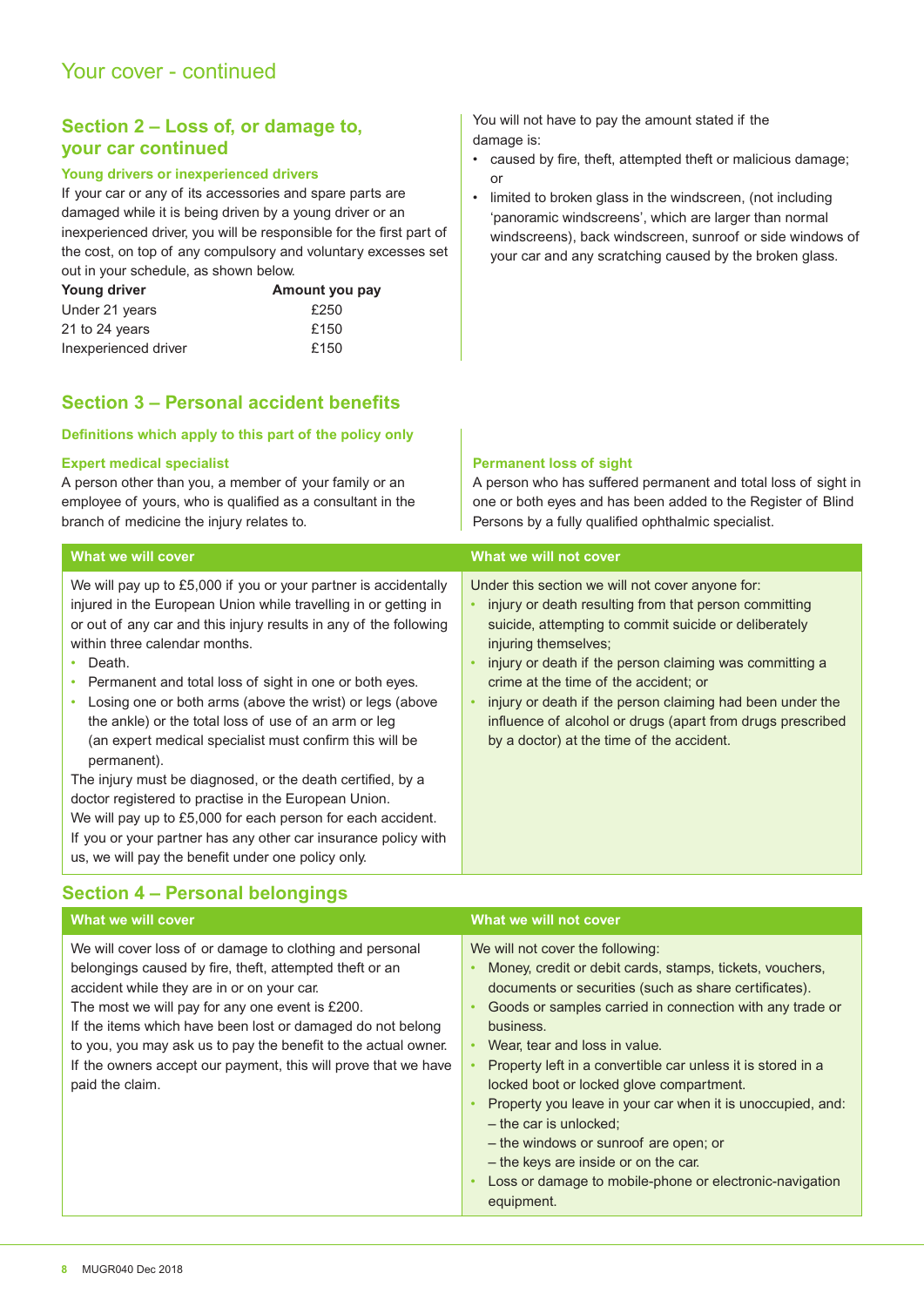#### **Section 5 – Medical expenses**

| What we will cover                                                                                                                                                                                                                                                                               | What we will not cover                                                                                                                                                                                                                                                                                                                                                                                                                         |
|--------------------------------------------------------------------------------------------------------------------------------------------------------------------------------------------------------------------------------------------------------------------------------------------------|------------------------------------------------------------------------------------------------------------------------------------------------------------------------------------------------------------------------------------------------------------------------------------------------------------------------------------------------------------------------------------------------------------------------------------------------|
| We will pay up to £100 towards the medical expenses for<br>each person injured in your car if it is in an accident.                                                                                                                                                                              |                                                                                                                                                                                                                                                                                                                                                                                                                                                |
| Section 6 – Broken windscreens and glass                                                                                                                                                                                                                                                         |                                                                                                                                                                                                                                                                                                                                                                                                                                                |
| What we will cover                                                                                                                                                                                                                                                                               | What we will not cover                                                                                                                                                                                                                                                                                                                                                                                                                         |
| We will cover the following:<br>Replacing or repairing broken glass in the windscreen,<br>back windscreen, sunroof or side windows of your car.<br>Repairing any scratches on the bodywork caused by the<br>broken glass, as long as there has not been any other loss<br>or damage to your car. | We will not cover the following:<br>The amount of any excess shown in your schedule.<br>VAT (if it applies).<br>$\bullet$<br>'Panoramic windscreens' (these are larger than normal<br>windscreens).<br>Any amount greater than £150 if you do not use a<br>windscreen supplier we approve. If you do not claim through<br>Glassline, you can still claim under the policy but we will not<br>pay more than £150 (after taking off the excess). |

### **Section 7 – Hotel or travel expenses**

| What we will cover                                                                                                                                                                                                                                                                                                                                                                                         | What we will not cover |
|------------------------------------------------------------------------------------------------------------------------------------------------------------------------------------------------------------------------------------------------------------------------------------------------------------------------------------------------------------------------------------------------------------|------------------------|
| If your car cannot be driven after an accident or loss covered<br>by this policy, we will pay:<br>up to £50 for each person travelling in your car to stay in a<br>hotel for one night if you cannot continue your journey until<br>the next day; or<br>travel expenses of up to £100 in total for everyone who<br>was travelling with you in your car.<br>The most we will pay for any one event is £100. |                        |

### **Section 8 – Lost or stolen car keys and replacing locks**

| What we will cover                                                                                                                                                                                                                                                                                                                                                                     | What we will not cover |
|----------------------------------------------------------------------------------------------------------------------------------------------------------------------------------------------------------------------------------------------------------------------------------------------------------------------------------------------------------------------------------------|------------------------|
| If you lose your car keys or they are stolen, and we decide<br>that it is necessary to replace the keys and locks to prevent<br>your car from being stolen, we will pay for this as long as<br>you did not leave them in or on your car when they were lost<br>or stolen.<br>The most we will pay for any one event is £400. Your excess<br>does not apply to this part of the policy. |                        |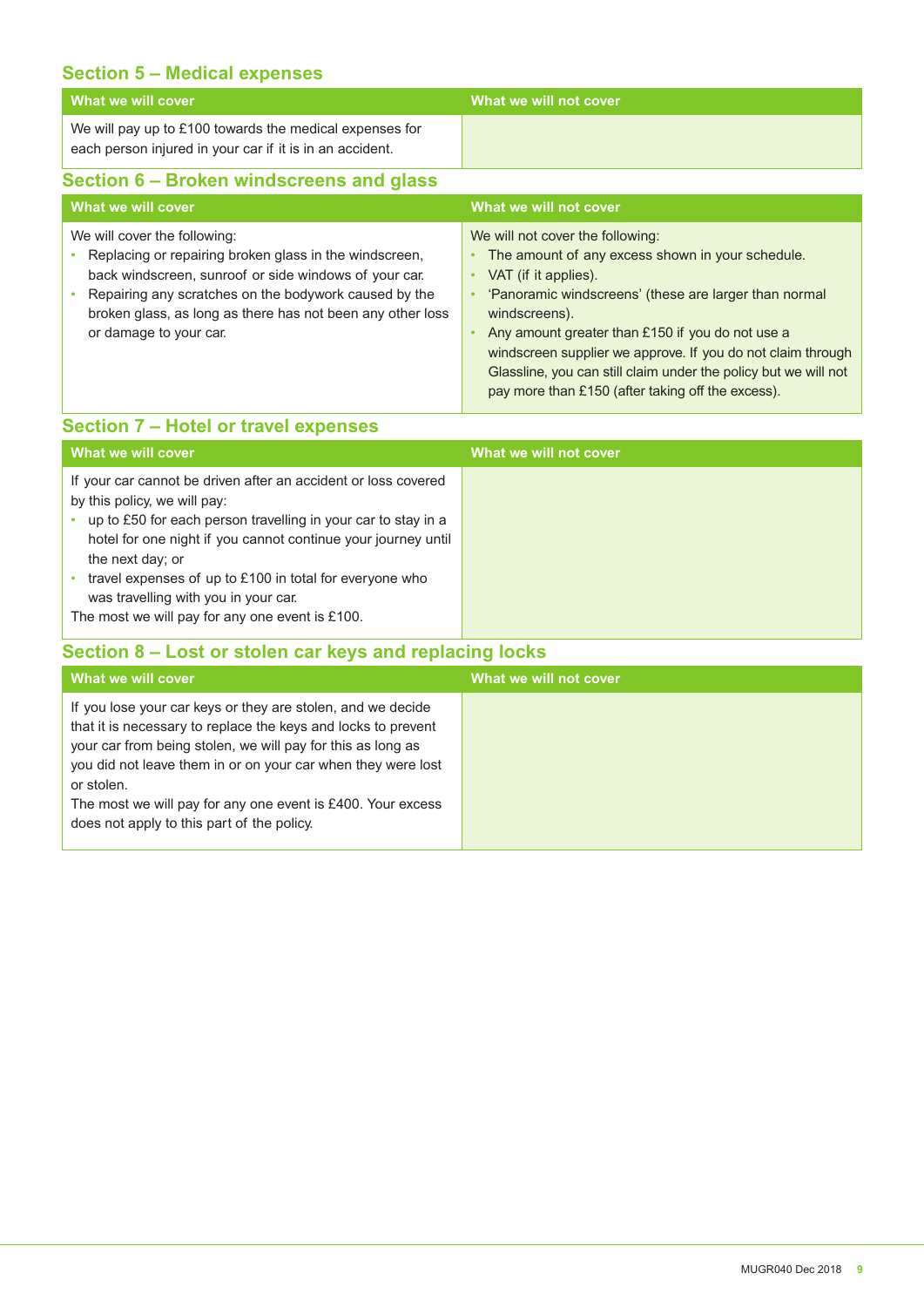### Your cover - continued

#### **Section 9 – Travelling abroad**

| What we will cover                                                                                                                                                                                                                                                                                                                                                                                                                                                                                                                                                                                                                                                                                | What we will not cover |
|---------------------------------------------------------------------------------------------------------------------------------------------------------------------------------------------------------------------------------------------------------------------------------------------------------------------------------------------------------------------------------------------------------------------------------------------------------------------------------------------------------------------------------------------------------------------------------------------------------------------------------------------------------------------------------------------------|------------------------|
| Your policy automatically provides the cover you have chosen<br>(comprehensive, third party fire and theft or third party only)<br>within the territorial limits. See the 'Definitions' section.                                                                                                                                                                                                                                                                                                                                                                                                                                                                                                  |                        |
| Minimum cover outside the territorial limits<br>This policy also provides the minimum cover you need by<br>law to use your car in any country not in the European Union<br>which the Commission of the European Union approves as<br>meeting the conditions of Article 7 (2) of the Directive on<br>Insurance of Civil Liabilities arising from using motor vehicles<br>(72/166/EEC).<br>If you need more than the minimum cover outside the<br>territorial limits and we agree to give you this cover, as long<br>as you pay any extra premium we ask for we will give you an<br>international insurance certificate (Green Card) which proves<br>you are insured for the time you will be away. |                        |
| <b>Customs duty and delivery costs</b><br>If your car is within the territorial limits, and is not fit to drive<br>because of loss or damage covered by this policy and we<br>agree beforehand, we will pay:<br>the reasonable cost of delivering it to your address in the<br>٠<br>United Kingdom; and<br>any customs duty you have to pay as a direct result of the<br>loss or damage.                                                                                                                                                                                                                                                                                                          |                        |

### **Section 10 – No claim discount**

If you do not make a claim, we will allow you a no claim discount. You cannot transfer your no claim discount to another person.

You will not lose your no claim discount if:

- the only claim you make is under section 6 of this policy;
- the only claim you make is under section 1d of this policy;
- we can get back all the money we have paid to settle your claim from somebody else (for example, if an accident is not your fault and the other person's insurers admit full responsibility for it); or
- you have to make a claim because:
	- your car is hit by an identified driver who is not insured; and
	- the accident is completely their fault.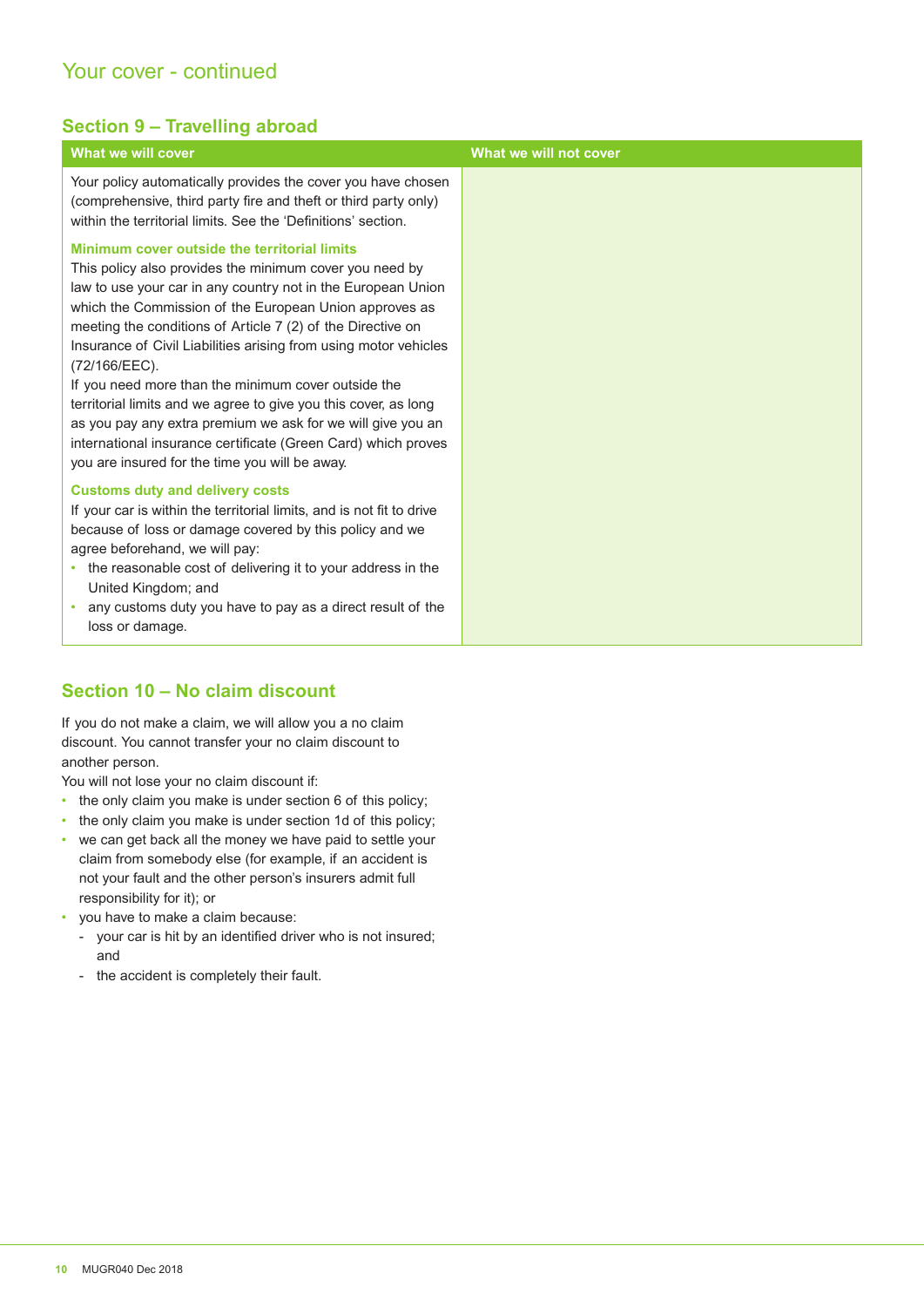#### **Section 11 – Temporary replacement car**

| When we will provide a replacement car                                                                                                                                                                                                                                                                                                                                                                                                                                                                                                                                                                                                                                                                                                                                                                                                                         | When we will not provide a replacement car                                                                                                                                                                                                                                                                                                                                                                                                                                                                                                                                                                                                                                          |
|----------------------------------------------------------------------------------------------------------------------------------------------------------------------------------------------------------------------------------------------------------------------------------------------------------------------------------------------------------------------------------------------------------------------------------------------------------------------------------------------------------------------------------------------------------------------------------------------------------------------------------------------------------------------------------------------------------------------------------------------------------------------------------------------------------------------------------------------------------------|-------------------------------------------------------------------------------------------------------------------------------------------------------------------------------------------------------------------------------------------------------------------------------------------------------------------------------------------------------------------------------------------------------------------------------------------------------------------------------------------------------------------------------------------------------------------------------------------------------------------------------------------------------------------------------------|
| We will provide a replacement car, from a company we<br>choose, if you make a claim under section 2 of this policy and:<br>• you have comprehensive cover;<br>the loss or damage happens in the United Kingdom;<br>we accept your claim;<br>$\bullet$<br>your car is being repaired by one of our approved<br>$\bullet$<br>repairers;<br>• you agree to keep to all the repair company's conditions;<br>and<br>• you are 18 years old or more at the time of the claim.<br>We provide the replacement car so you can still get about<br>while your car is being repaired. It may not be the same size,<br>type or value as your own car.<br>Your entitlement to a replacement car will end:<br>• when your car has been repaired and is ready for you to<br>collect or for us to re-deliver to you; or<br>after 28 days;<br>$\bullet$<br>whichever is soonest. | We will not provide a replacement car if any of the following<br>apply:<br>If repairing your car would cost more than 60% of its<br>market value and if we declare your car a total loss.<br>If we offer to settle your claim under the new-car benefit<br>clause in section 2 of this policy.<br>If your car is stolen and not found.<br>If we have already provided a replacement car and<br>any of the following happen, we will stop providing<br>that car if:<br>repairing your car would cost more than 60% of its market<br>value and we declare your car a total loss; or<br>we offer to settle your claim under the new-car benefit<br>clause in section 2 of this policy. |

## **Section 12 – Car sharing**

| What we will cover                                                                                                                                                                                                                                                                                                                    | What we will not cover |
|---------------------------------------------------------------------------------------------------------------------------------------------------------------------------------------------------------------------------------------------------------------------------------------------------------------------------------------|------------------------|
| Your policy also covers you for carrying passengers in your<br>car who pay you to do so, as long as:<br>your car is not built or adapted to carry more than eight<br>passengers (not including the driver);<br>you are not carrying the passenger as a business; and<br>you are not making a profit from the passengers'<br>payments. |                        |

### **Section 13 – Cover when your car is being serviced, examined or repaired**

| What we will cover                                                                                                                                                                                                                                                                                                                                                                                                                                                                                                           | What we will not cover |
|------------------------------------------------------------------------------------------------------------------------------------------------------------------------------------------------------------------------------------------------------------------------------------------------------------------------------------------------------------------------------------------------------------------------------------------------------------------------------------------------------------------------------|------------------------|
| Your cover continues to apply to your car when it is being<br>serviced, examined or repaired at premises involved in the<br>motor trade.<br>At these times the limits about driving and using your car set<br>out in your certificate of motor insurance will not apply, as<br>long as it is only being driven or worked on by a motor trader<br>or their employees.<br>If at the time a claim is made under this section any other<br>policy exists that would cover the claim, we will pay only our<br>share of the claim. |                        |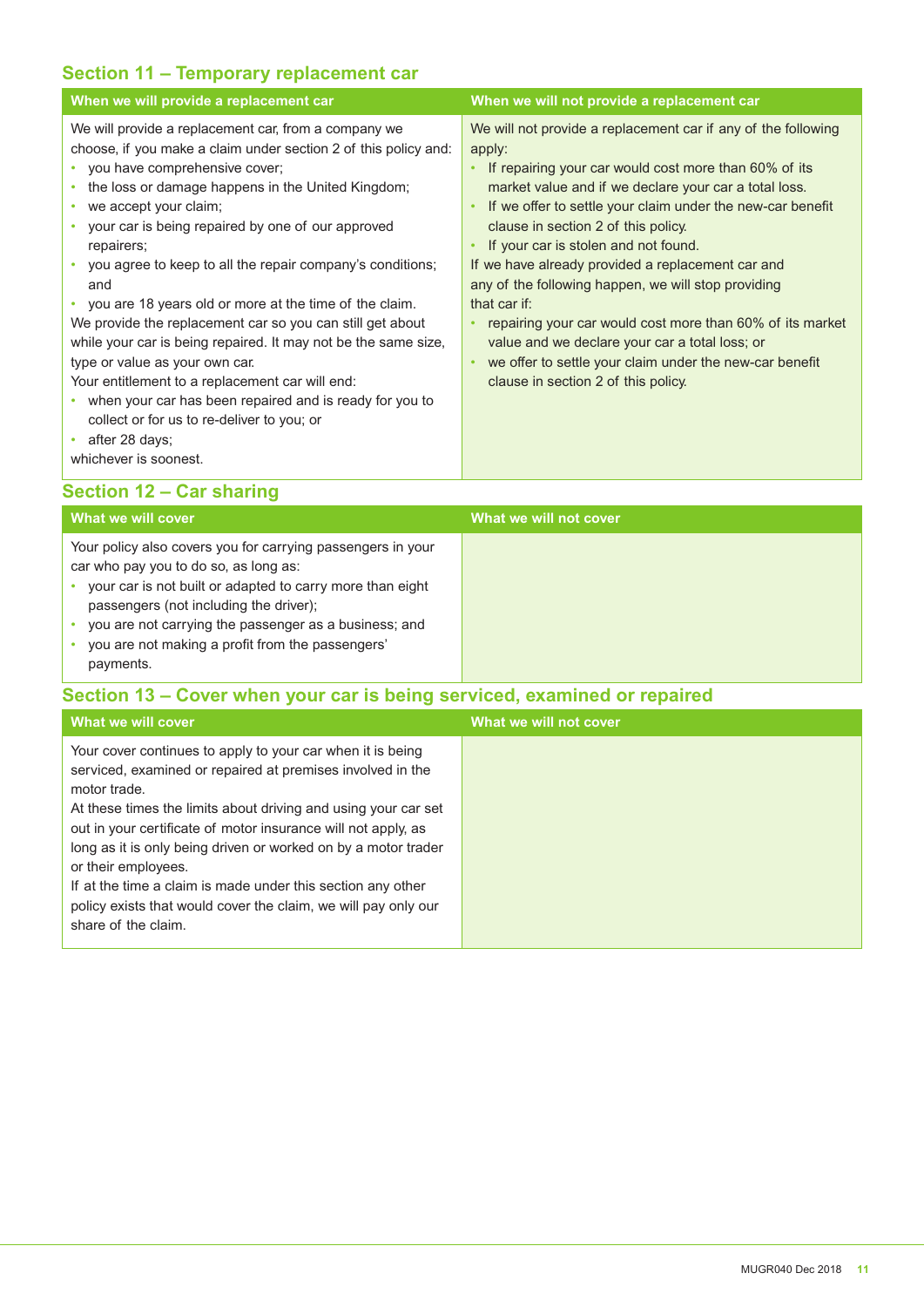# General exceptions under this policy

#### **1 Car user**

This policy does not apply when any car it covers is:

- being driven or used by anybody who is not allowed to do so under your certificate of motor insurance;
- being used for purposes not shown on your certificate of motor insurance;
- being driven with your permission by anybody you know has never held a driving licence or is disqualified from holding or applying for a driving licence;
- being driven by, or in the charge of, a person who is not complying with the conditions or limitations of their driving licence, unless we must provide cover under the Road Traffic Acts:
- towing a caravan, trailer or broken-down vehicle for payment; or
- towing more than one caravan, trailer or broken-down vehicle at any one time.

#### **2 Contracts**

This policy does not cover any liability you have under an agreement or contract, unless you would have had that liability anyway.

#### **3 War**

This policy does not cover any loss or damage caused by war, invasion (whether or not war is declared), revolution, military force, acts of terrorism or other hostile events, unless we must provide cover under the Road Traffic Acts.

#### **4 Radioactivity**

This policy does not cover any loss, damage or legal liability caused by:

- ionising radiation or radioactive contamination from nuclear fuel or from burning nuclear fuel; or
- radioactive, poisonous, explosive or other dangerous properties of any explosive nuclear machinery or any part of it.

#### **5 Using your car on airfields**

We will not pay any claim for events that happen while your car is parked or is being driven in any area of an airport or airield used for:

- moving, taking off or landing aircraft;
- parking aircraft or other ground equipment, and for maintaining and refuelling; or
- customs inspections at passenger terminals.

#### **6 Pollution**

Unless the law says otherwise, we are not liable for any loss, damage or liability caused by pollution or contamination unless the pollution or contamination is caused by a sudden, identifiable, unexpected and unintended event which happens at one time and place during the period of insurance. We will treat all pollution or contamination which results from one event as having happened at the same time the event took place.

#### **7 Fraud**

We will not pay any claim and all cover under the policy will end from the date you (or anyone acting for you):

- make a false or exaggerated claim or support your claim with forged or fraudulent documents or evidence; or
- deliberately cause the loss, damage or injury.

#### **8 Riot**

Apart from events covered under section 1, we will not cover any accident, injury, loss or damage that happens outside Great Britain, the Isle of Man or the Channel Islands that is caused by riot or civil commotion.

#### **9 Earthquake**

Apart from events covered under section 1, we will not cover any accident, injury, loss or damage caused by earthquakes.

#### **10 Use on a racetrack**

This policy will not cover loss, damage, injury or liability arising while your car is being used on a racetrack or for completing pre-paid laps of circuits such as the Nurburgring.

#### **11 Deliberate acts**

This policy will not cover loss, damage, injury or liability arising from any deliberate act by you or someone insured under this policy.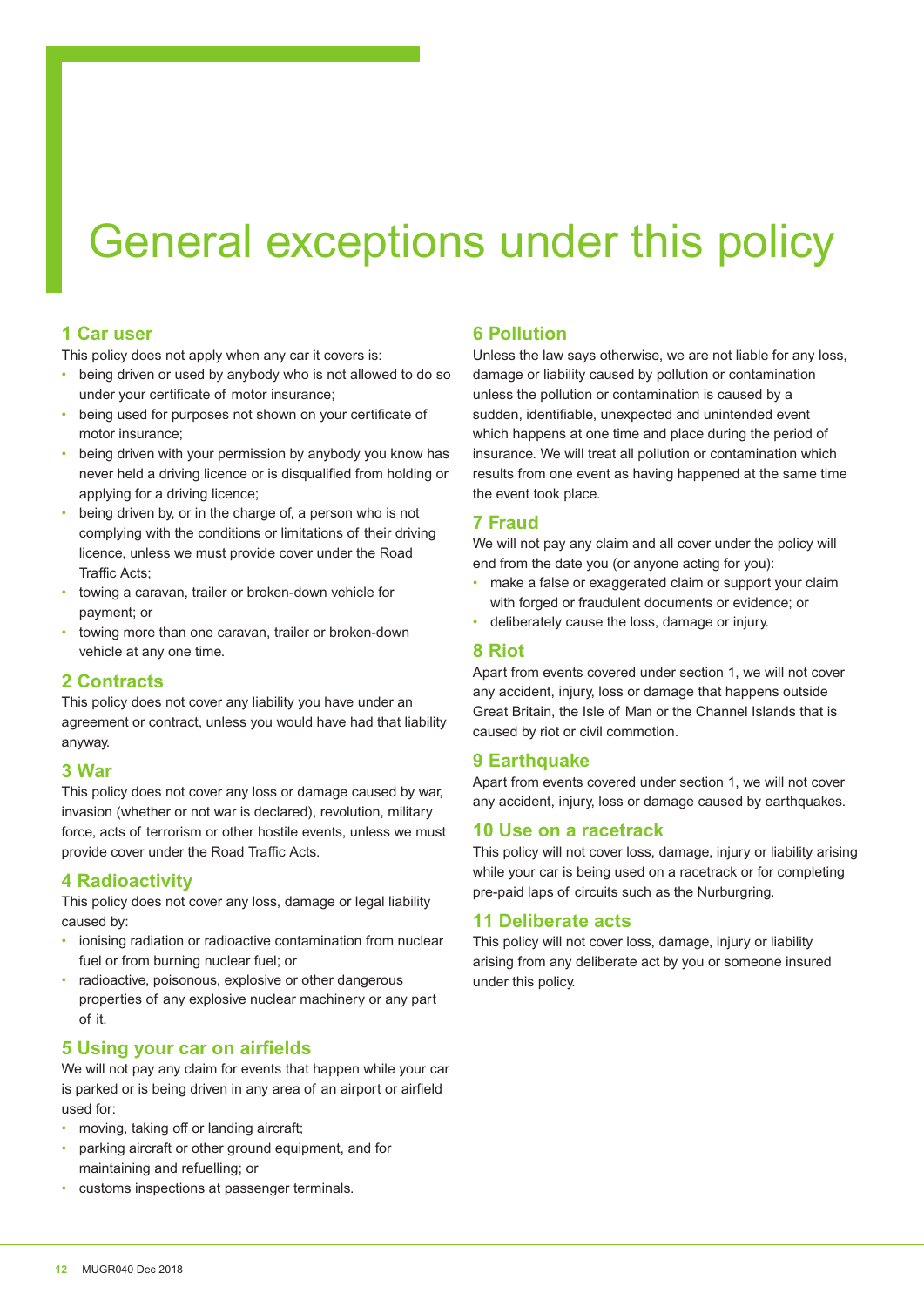# Conditions that apply to all of this policy

#### **1 General**

We will only provide the cover set out in this policy if you keep to all the terms and conditions of the policy.

#### **2 Your duty**

All the information given to us must be complete and correct as far as you know. You are responsible for making sure that information relating to all drivers the policy covers is complete and correct.

If we discover that you (or someone acting for you) deliberately gave us incomplete or false information, all cover under this policy will end. We will treat the policy as though it never existed and we will not pay your claim.

We may also recover any money we may have paid under this policy.

#### **3 How to claim and how to tell us about claims which may be made against us**

(In this condition only, you means you, your legal representative or anybody insured under this policy.) You must give us, as soon as possible, full details of any event that could lead to a claim under this policy. You must not:

- admit an accident is your fault;
- negotiate to settle any claim; or
- offer or promise anything without our permission in writing.

You must send us, unanswered, any documents you receive to do with the claim (or any accident or event which may lead to a claim).

If you know about any possible legal action or inquiries that might be carried out, you must tell us immediately in writing. We may, in your name, take over and deal with a claim and try to recover from others any money we have paid out under this policy. At all times you must give us whatever help we need. If the law of any country where you are covered by this policy says we must settle a claim which we would not otherwise have paid, we can ask you (or the person who caused the event) to pay us that amount.

#### **4 Other insurance**

If you are covered by any other policy for any claim, we will pay only our share of the claim (unless we say otherwise in this policy).

#### **5 Taking care of your car**

You must make sure that:

- your car is in a roadworthy condition and is safe to drive; and
- you do all you can to keep your car and its contents safe.

If your car is damaged by something covered under this policy, you must do whatever is necessary to protect your car and its accessories from further loss or damage.

If we ask, you must let us examine your car at any reasonable time.

Your car must have a current MOT certificate (if it applies).

#### **6 Cancelling your cover**

You can cancel this policy at any time by calling the insurance advisor who sold you the policy. If cover has not yet started we will refund any premium paid in full. If cover has started, we will refund you for the time that is left on the policy, providing a claim has not been made, or may be made on the policy. If a claim has been made you must pay the full annual premium and you will not be entitled to any refund. We or your insurance broker or intermediary can cancel this policy by sending you seven days' notice to your last known address. The reason for cancellation will be set out clearly in the communication with you. Valid reasons include, but will not be limited to, those listed below;

- Changes to the information detailed on your proposal, statement of insurance or statement of fact, schedule or certificate of motor insurance which result in us no longer wishing to provide cover.
- Where the circumstances of a new claim, or an incident we have become aware of, result in us no longer wishing to provide cover.
- Where we suspect fraud on this or any other related policy.
- Where you, a person acting on your behalf, or any person covered to drive the vehicle uses threatening, intimidating or abusive behaviour or language towards our staf, suppliers or agents acting on our behalf, including your insurance adviser.
- Where any person claiming cover under this policy fails to provide us with any reasonable information we ask for.
- Where a misrepresentation has been made that results in us no longer wishing to provide cover.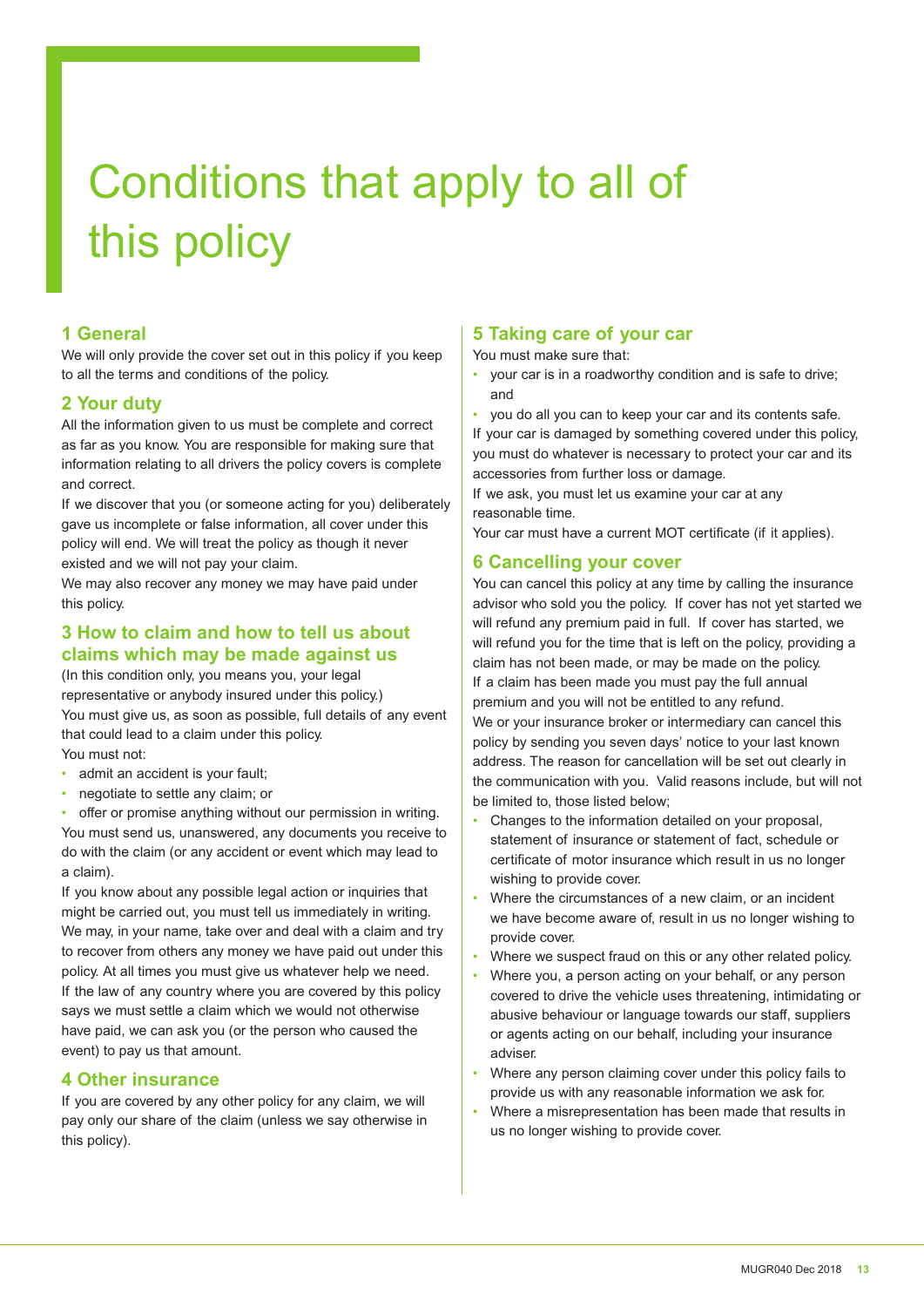### Conditions that apply to all of this policy - continued

- Where we are unable to collect a premium payment due to insufficient funds in the account you have nominated to pay from (notice will be sent to your last known address allowing you an opportunity to rectify the situation, and confirming that a second attempt to collect the payment will be made).
- Where we are unable to collect a premium payment due to a Direct Debit Instruction being cancelled (notice will be sent to your last known address allowing you an opportunity to rectify the situation by reinstating the previous Direct Debit instruction, providing a new Direct Debit instruction or by providing the full outstanding premium).

If you sell or get rid of your car, you must tell us immediately. All cover under this policy will stop unless you replace your car and give us its details within seven days of getting rid of your old car.

#### **7 Settling disagreements**

If we accept your claim under sections 2, 3, 4, 5, 7, 8 or 11 of this policy but we and you cannot agree the amount we should pay, we will pass the matter to an arbitrator to decide. The arbitrator is an independent person who we and you will appoint in line with the law in force at the time. You cannot take legal action against us before the arbitrator makes a decision.

#### **8 Paying your premium**

If you have not paid your premium, we will not provide cover from the date the premium was due.

If you claim under this policy and you are paying your premium under one of our credit schemes, we may take from your claim any amount you still owe us for the rest of the period your policy applies. The cover under this policy will continue until the renewal date unless your car is declared a total loss and you do not replace it or we do not agree to cover the replacement car.

#### **9 Contracts (Rights of Third Parties) Act**

Under the Contracts (Rights of Third Parties) Act 1999 or any other relevant laws, only you and we may enforce any of the terms of this policy. This will not afect any rights other people or organisations have under other laws.

#### **10 Telling us about changes in your circumstances**

Please tell us about any changes which may affect your cover. If you fail to do so, your policy may not be valid and we may not pay your claim.

For example, you must tell us if:

- you want to change the drivers insured under this policy;
- you move house or change the place you keep your car;
- you expect to do fewer or more miles each year;
- your name changes (for example, by marriage);
- your driving licence number (DLN) changes;
- you change your car or the owner of your car changes;
- you change what you use your car for (for example, you start using it for business purposes);
- you get a new job (full-time or part-time) or take on a second job;
- you make changes to your car (including fitting security devices); or
- you develop any physical or mental problem that afects your ability to drive.

This is not a full list. If you are not sure whether you need to tell us about a change in circumstances, tell us anyway.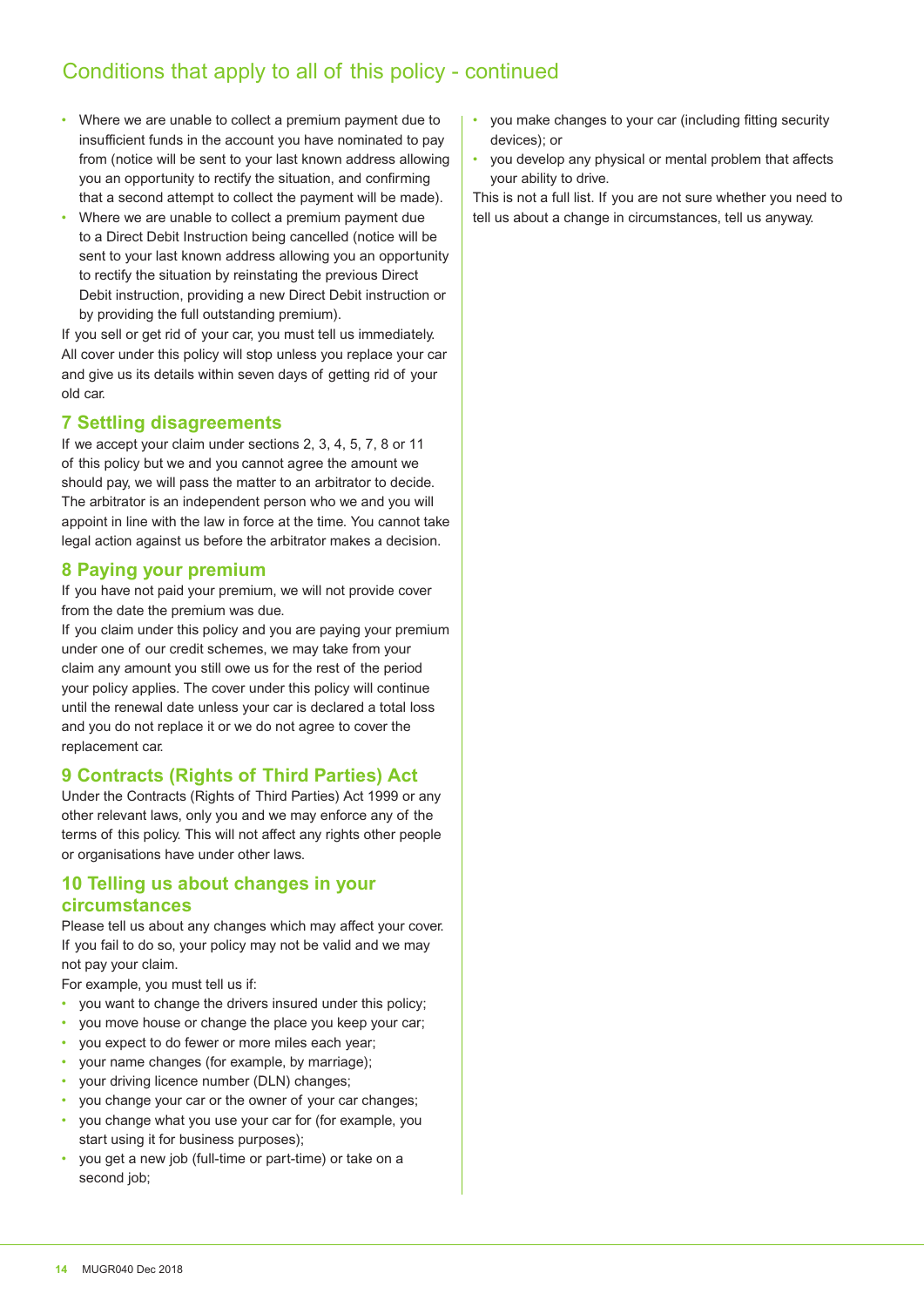# Making a claim

#### **If your car is involved in an accident or has been damaged or stolen, here's what to do.**

We hope you'll find our service fast, efficient and friendly. Call Onecall on **0345 126 2596** (or **+44 23 8062 1982** if you are phoning from outside the United Kingdom) as soon as possible. You can do this at any time of the day.

#### **You will need to tell us:**

- your policy number or the number shown on your certificate of motor insurance;
- your personal details;
- the driver's personal details, if you were not driving your car; and
- full details of what happened, including the details of any other people or vehicles involved and any witnesses' names and addresses.

We will validate your claim and discuss with you how your claim will be progressed.

#### **Getting your car repaired**

If your car needs to be repaired, we have a network of approved repairers across the United Kingdom who can arrange to start work on your damaged car as soon as possible. Simply call Onecall and we will contact the nearest repairer to you. You do not need to get estimates for the repair because we already have agreements in place with our repairers.

We can arrange to collect your car from your home and return it to you once it has been repaired. When your car has been repaired, you will need to pay the repairer the excess and any contribution that may apply.

We have chosen repairers carefully to make sure you receive the highest standard of repairs and service.

All repairs carried out by repairers we approve are backed by a three-year warranty.

If you want, you can arrange for a repairer you choose to carry out the repairs. If you want to do this, you must send us a detailed repair estimate and full details of the accident before your repairer starts any work.

#### **Temporary replacement car**

For full details of this scheme, please read section 11 of this policy.

#### **If your car is a total loss** If:

- your car cannot be repaired;
- the cost of the repair is more than the market value of the car and its accessories; or
- your car is stolen and not found;

we will call it a total loss and it will become our property. You must send us its registration document (V5 or V5C).

If it is possible to do so, we will immediately move your car to a place it can be stored, so please make sure you remove all your belongings from the car.

For reasons of safety and to prevent fraud, insurers actively discourage policyholders keeping a vehicle that has been declared a total loss, and future insurance on these vehicles may not be available.

#### **Documents you must send us to claim for a total loss**

Before we can deal with your claim, you must send us:

- your certificate of motor insurance;
- the vehicle registration document (V5 or V5C);
- the MOT test certificate (if applies);
- all sets of car keys;
- details of any money you still owe for the car; and
- any other documents you may want us to take into account when valuing your car (such as the car's service history).

If possible, please also send us the receipt for your car. This will help us deal with your claim faster.

Please send the documents to us direct so we can pay your claim as soon as possible.

We will contact you to agree the market value of your car. From this value we will take off the amount of:

- any excess:
- any money you owe; and
- any premium you have not yet paid. You must still pay the full yearly premium because we have met all our responsibilities to you under the policy.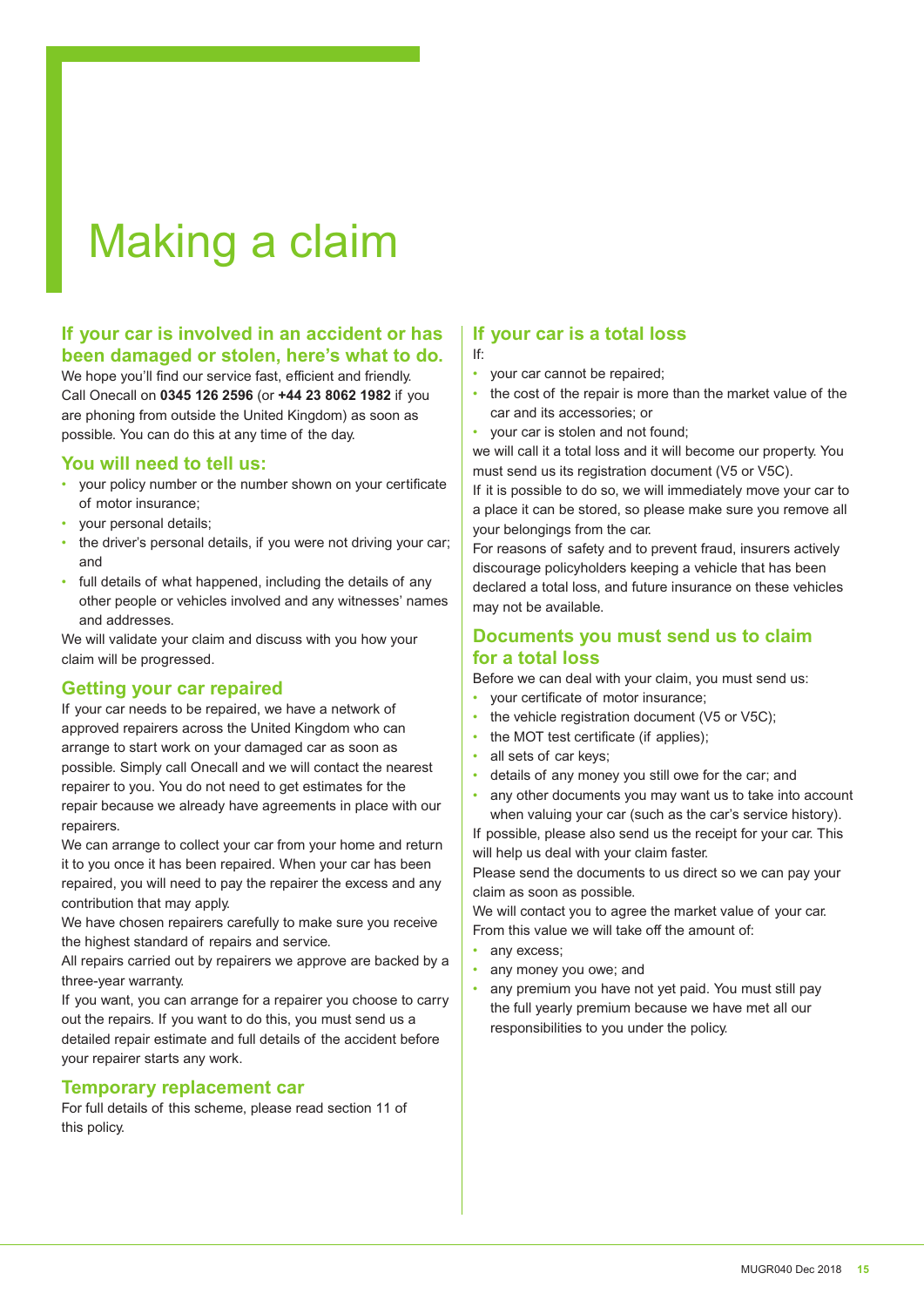#### **If your car is stolen**

If your car is stolen and is found, but it has been damaged, we will either repair it or treat it as a total loss as described above.

If the car is not found we will treat it as a total loss. We place all claims for a total loss on a register shared by a range of insurance companies. This is to protect us against fraud.

#### **Broken windscreens and glass**

If you need to claim for a broken windscreen or broken glass, phone the Ageas Glassline on **0800 174 764** and show the repairer your current certificate of motor insurance when they repair the glass.

If you claim for a broken windscreen or broken glass, this will not afect your no claim discount as long as there is no other damage to your car (apart from any scratches on the bodywork caused by broken glass) and none of your belongings have been stolen from your car.

Glass damage can often be repaired but you need to phone our Glassline as soon as possible. If you do not get the damage repaired as soon as possible, the damage is likely to spread until a much more expensive and time-consuming replacement is needed.

If your policy does not cover windscreen damage, by calling our Glassline you may still qualify for a discount for standard items. However, you will need to pay the windscreen company in full when you get the windscreen repaired or replaced.

#### **Personalised number plates**

If your car is stolen and not found, or declared a total loss, you should contact the Driver and Vehicle Licensing Authority (DVLA) as soon as possible to transfer your number plate to a replacement car.

If you fail to do this, we may not be able to pay your claim as quickly as we normally would.

#### **Claiming for 'uninsured losses'**

When you make a claim, any costs which are not included under your policy (such as your policy excess) are known as 'uninsured losses'.

If you have an accident and it is not your fault, you may be able to claim these costs back from the other driver.

Before you contact the other driver or their insurers direct you must tell us that this is what you plan to do.

You may have separate insurance that pays the costs of claiming for your uninsured losses. Please check your policy documents.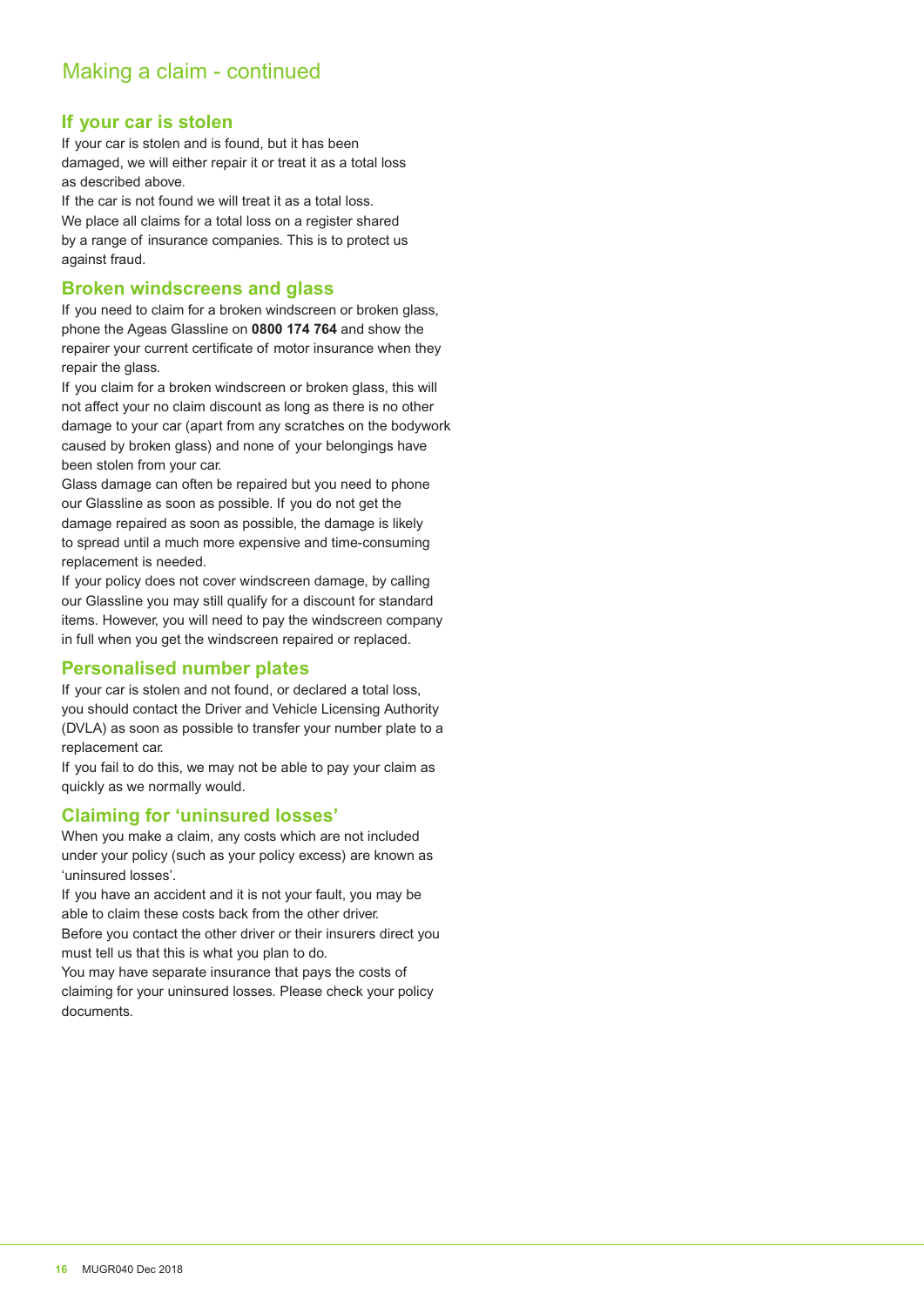# Privacy Notice

We are Ageas Insurance Limited and are part of the Ageas group of companies. The details provided here are a summary of how we collect, use, share, transfer and store your information. For our full Privacy Policy please visit our website www.ageas.co.uk/privacy-policy or contact our Data Protection Oficer at: Ageas House, Hampshire Corporate Park, Templars Way, Eastleigh, Hampshire SO53 3YA or by emailing thedpo@ageas.co.uk.

Your insurance adviser will have their own uses for your personal data. Please ask your insurance adviser if you would like more information about how they use your personal information.

#### **Collecting your information**

We collect a variety of personal information about you including your name, address, contact details, date of birth, credit history, criminal offences, claims information and IP address (which is a unique number identifying your computer). Where relevant, we also collect special categories of personal information (which was previously known as sensitive personal information) such as details regarding your health.

We also collect information from a number of different sources for example: publically available sources such as social media and networking sites; third party databases available to the insurance industry; irms, loss adjusters and/or suppliers appointed in the process of handling a claim.

#### **Using your information**

The main reason we collect your personal information and/ or special categories of personal information is because we need it to provide you with the appropriate insurance quotation, policy and price as well as manage your policy such as handling a claim or issuing documentation to you. Our assessment of your insurance application may involve an automated decision to determine whether we are able to provide you with a quotation and/or the price. If you object to this being done, then we will not be able to provide you with insurance.

We will also use your information where we feel there is a justifiable reason for doing so for example: to prevent and detect fraud and financial crime (which may include processes which profile you); collecting information regarding your past policies; carrying out research and analysis (including profiling); and recording and monitoring calls.

If you have given us such information about someone else, you would have confirmed that you have their permission to do so.

#### **Sharing your information**

We share your information with a number of different organisations which include, but are not limited to: other insurers; regulatory bodies; carefully selected third parties providing a service to us or on our behalf; fraud prevention and credit reference agencies and other companies, for example, when we are trialling their products and services which we think may improve our service to you or our business processes.

Unless required to by law, we would never share your personal data without the appropriate care and necessary safeguards being in place.

#### **Keeping your information**

We will only keep your information for as long as is necessary in providing our products and services to you and/or to fulil our legal and regulatory obligations. Please refer to our full Privacy Policy for more information.

#### **Use and storage of your information**

#### **overseas**

Your information may be transferred to, stored and processed outside the European Economic Area (EEA). We will not transfer your information outside the EEA unless it is to a country which is considered to have equivalent data protection laws or we have taken all reasonable steps to ensure the irm has suitable standards in place to protect your information.

#### **Your rights**

You have a number of rights in relation to the information we hold about you, these rights include but are not limited to: the right to a copy of your personal information we hold; object to the use of your personal information; withdraw any permission you have previously provided and complain to the Information Commissioner's Ofice at any time if you are not satisied with our use of your information. For a full list of your rights please refer to the full Privacy Policy.

Please note that there are times when we will not be able to delete your information. This may be as a result of fulilling our legal and regulatory obligations or where there is a minimum, statutory, period of time for which we have to keep your information. If we are unable to fulfil a request we will always let you know our reasons.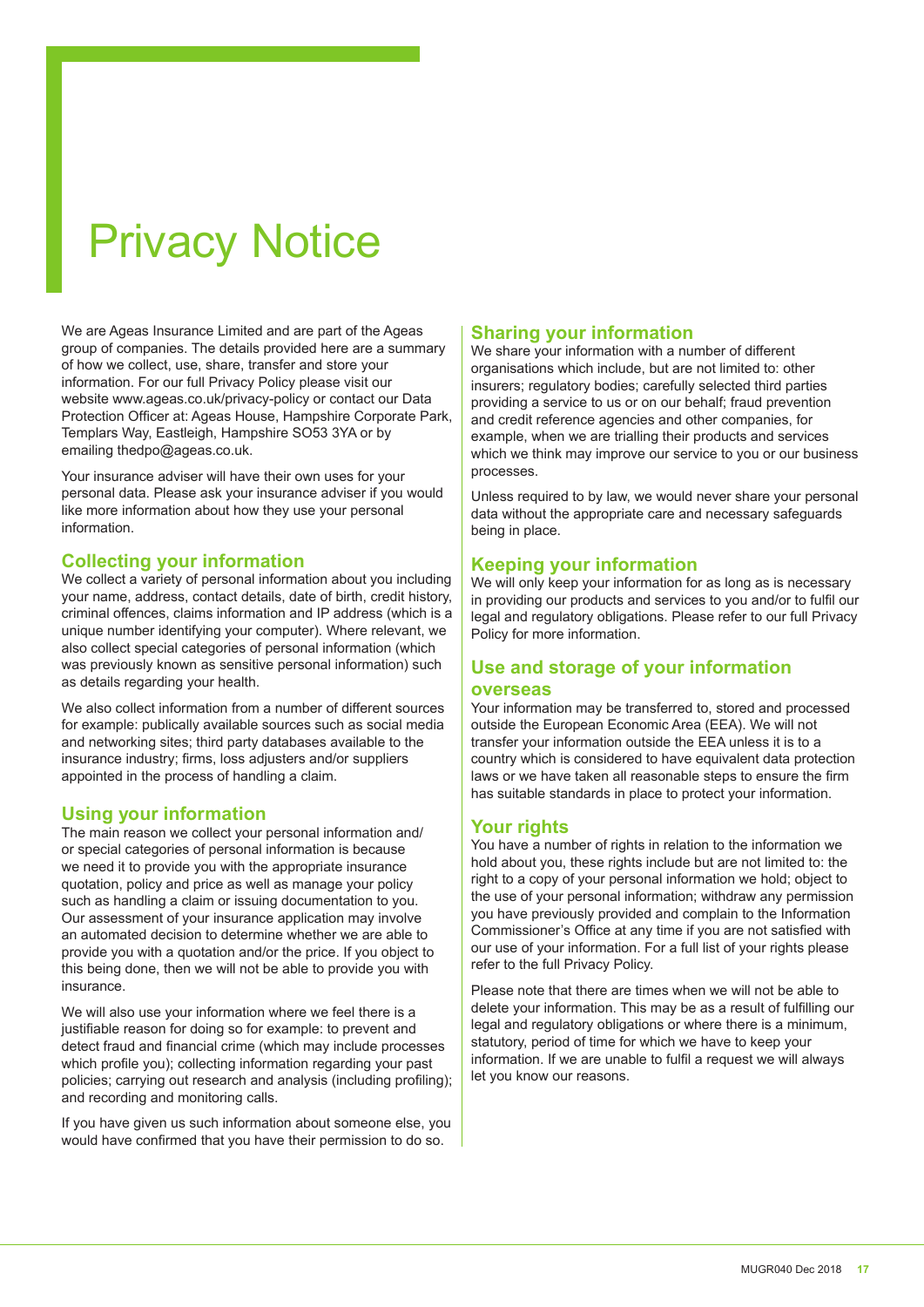# How to make a complaint

Should there ever be an occasion where you need to complain, we'll do our best to address this as quickly and fairly as possible.

If we can't, then we'll:

- Write to you to acknowledge your complaint.
- Let you know when you can expect a full response.
- Let you know who is dealing with the matter

In most instances, we'll be able to address your complaint within the first few days of this being notified to us. On occasion, further investigation may be necessary, but we'll provide you with a full written response to your complaint within eight weeks of notification.

If your complaint is about the way your policy was sold to you, please contact your insurance adviser to report your complaint.

If you've a complaint regarding your claim, please telephone us on 0345 122 3018.

Alternatively, for claims or any other type of complaint, you can also write to us at the address shown below or email us through our website at **www.ageas.co.uk/complaints** (please include your policy number and claim number if appropriate).

Our address: Customer Services Advisor Ageas House Hampshire Corporate Park Templars Way **Eastleigh** Hampshire SO53 3YA

#### **What to do if you're not happy with our response**

In the unlikely event that we haven't responded to your complaint within eight weeks or you're not happy with our final response you have the right to take your complaint onto the Financial Ombudsman Service but you must do so within six months of the date of our final response.

The Ombudsman is an impartial complaints service, which is free for customers to use and taking your complaint to the Ombudsman does not affect your right to take your dispute to the courts.

You can find out more information about how to complain to the Ombudsman online at: **www.inancial-ombudsman.org.uk**.

Alternatively, you can write to the Ombudsman at: Financial Ombudsman Service Exchange Tower London E14 9SR

By phone: **0800 023 4567**

By email: c**omplaint.info@inancial-ombudsman.org.uk**

Please note that if you don't refer your complaint within the six months, the Financial Ombudsman Service won't have our permission to consider your complaint and therefore will only be able to do so in very limited circumstances, for example, if it believes that the delay was as a result of exceptional circumstances.

#### **Financial Services Compensation Scheme**

We are covered by the Financial Services Compensation Scheme (FSCS).

In the very unlikely event that Ageas was to go bust, your insurance policy would still remain valid in the event that you needed to make a claim. For more details about the scheme visit **www.fscs.org.uk** or telephone **0800 678 1100** or **020 7741 4100**.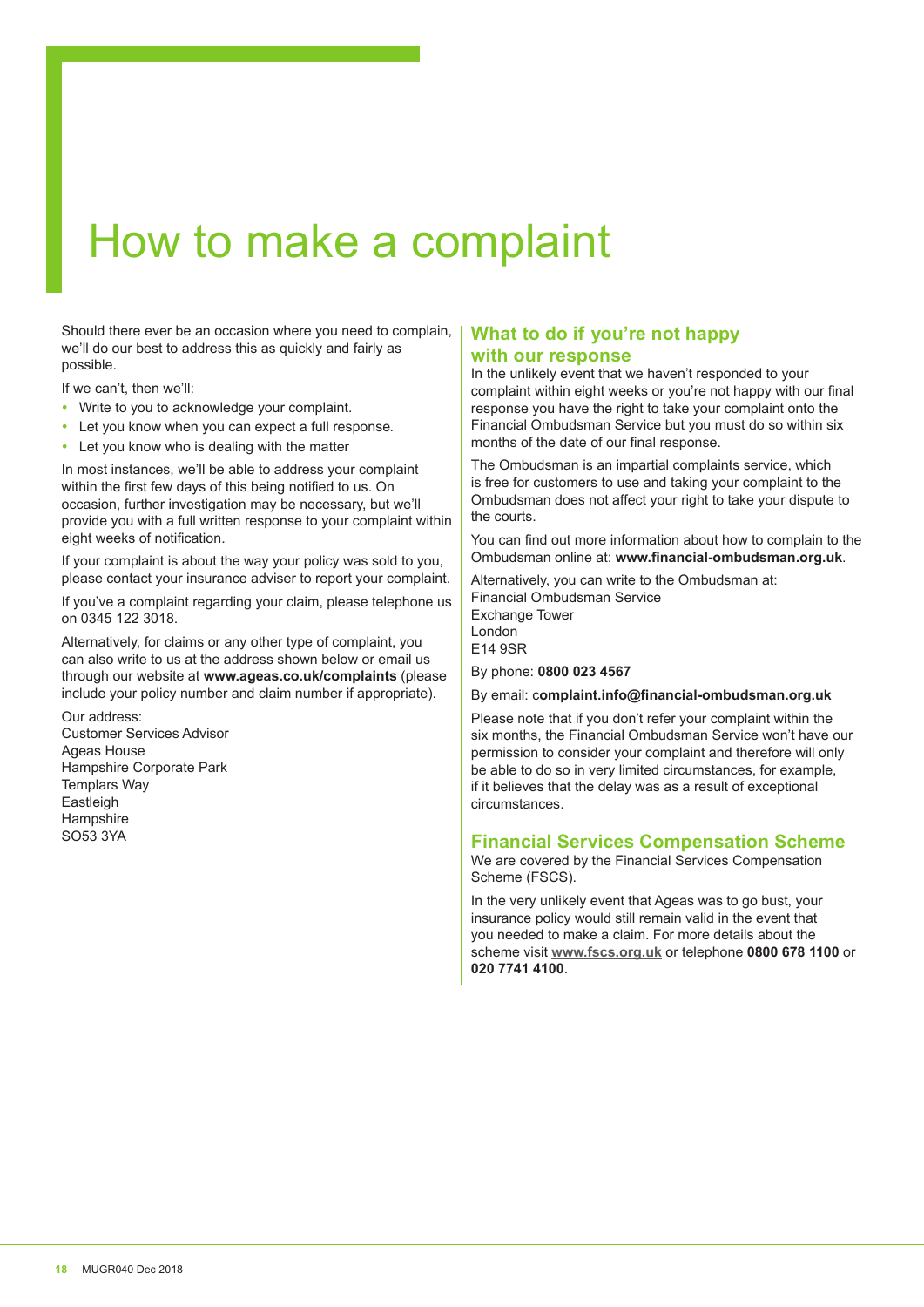# Useful information

#### **Protecting your car and belongings**

Unfortunately, car crime is very common. However, you can help prevent car crime. It is a condition of your policy that you must do all you can to keep your car and its contents safe. If you do not do this, you may not be able to claim under this policy. We hope you find the following tips useful.

**Close all windows**, including the sunroof, when you leave your car – even if you are just leaving it for a short time.

**Lock your car** even if it is on your drive or in your garage or you are just leaving it for a short time (for example, at a petrol station). Do not forget to lock the boot.

**Take the car keys with you**. Never leave your keys in your car or leave the engine running, even if you are only leaving your car for a few minutes.

**You should never leave your personal belongings** on display in your car. If you cannot take them with you when you leave your car, lock them away in the glove compartment or boot.

**Remove all radio, stereo and portable satellite-navigation equipment** if possible when you leave your car.

**Fit an alarm or immobiliser** to your car and make sure you use it. Car thieves will often avoid cars that have an alarm or immobiliser. You can find out how easy a car is to steal or break into by logging on to the 'new car security rating' website at **www.thatcham.org/security**

If your car doesn't have an alarm or immobiliser fitted, you should consider fitting one approved by Thatcham, the Motor Insurance Repair Research Centre. You can ind details of these devices at **www.thatcham.org/security**

**Plan your journey** to avoid having to stop in areas you don't know very well.

**Park your car carefully**. Where and how you park your car can be important for your safety and the security of your car. The 'Park Mark' safer parking award is given to parking areas if they achieve a standard of safety and security set by the police.

Log on to www.securedcarparks.com to find out where these car parks are.

If you can't find a secure car park:

- park in a well-lit area if you are parking at night; and
- if you are using a multi-storey car park, choose a space that is close to the exit and away from pillars.

**Protect your alloy wheels** by fitting locking wheel nuts approved by Thatcham.

**At home**, do not leave your car keys where a burglar can easily find them, such as on a hook or on a table. Thieves often break into houses just to steal the car. If you have a garage, use it and lock it.

For more information, visit the crime prevention officer at your local police station or visit **https://crimestoppers-uk.org/ keeping-safe/**

#### **Protecting yourself and your passengers**

The following tips should help you make sure you and your passengers are safe.

**Use head restraints**. Whiplash injuries often result in many days of pain and sufering. Injuries such as whiplash currently cost British insurers over £1 billion a year and account for over 80% of the total cost of personal injury claims.

To prevent whiplash, adjust your head restraint so it is as close to the back of your head as possible (it is best if your head touches the restraint). The top of the restraint should be as high as the top of your head.

You and the people travelling with you should check the position of your head restraints before every journey. The 'new car whiplash ratings' website, **www.thatcham.org/ what-we-do/safety/whiplash** shows the ratings of head restraints in new cars available in the United Kingdom.

#### **Remember, it's a head restraint – do not use it as a headrest.**

**Tiredness** is thought to be a major cause of many road accidents. You should take a break for at least 15 minutes every two hours.

**You should not use your mobile phone** while driving. Making or receiving a call, even using a hands-free phone, can distract you from driving and could lead to an accident. It is now against the law to use a hand-held mobile phone. If you are caught, you could get three points on your licence and a £60 fine.

**Wear seat belts**. It is against the law not to wear a seat belt if one is fitted. Wearing a seat belt could keep you safe if you have an accident. Make sure you adjust the seat belt properly for your height and build.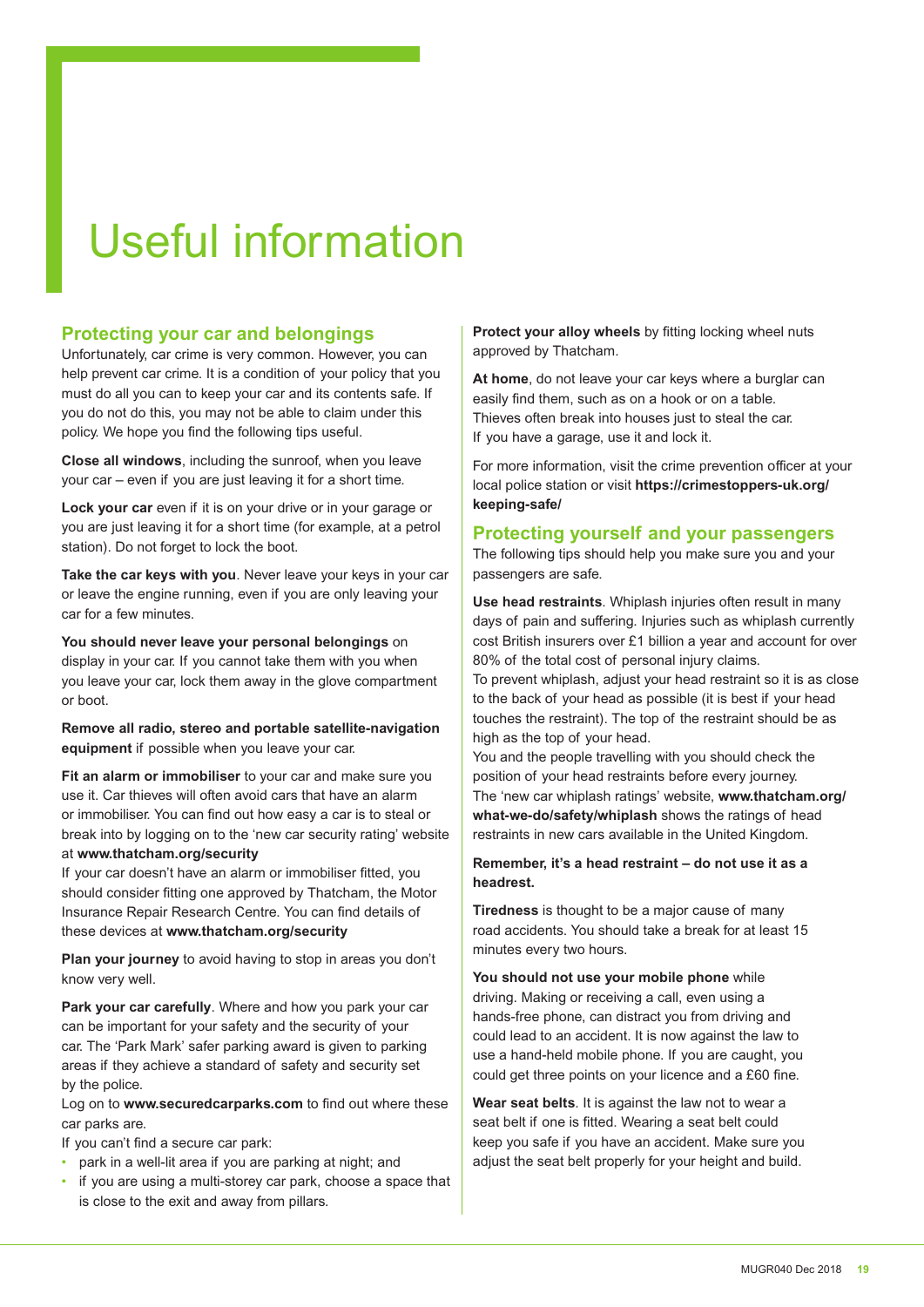The law provides a number of exemptions from wearing seat belts. These are based on medical and other reasons. Please ask your doctor if you think you should not wear a seatbelt for medical reasons.

To be exempt for medical reasons, you must hold a 'Certificate' of exemption from compulsory seat-belt wearing' issued by a qualified medical practitioner and you must show it to the police if they ask.

#### **Child car seats**

Since 18 September 2006, laws apply to protect children in cars.

For full details of the law, please go to **www.childcarseats.org.uk/law/** or phone the Department for Transport on **020 7944 8300**.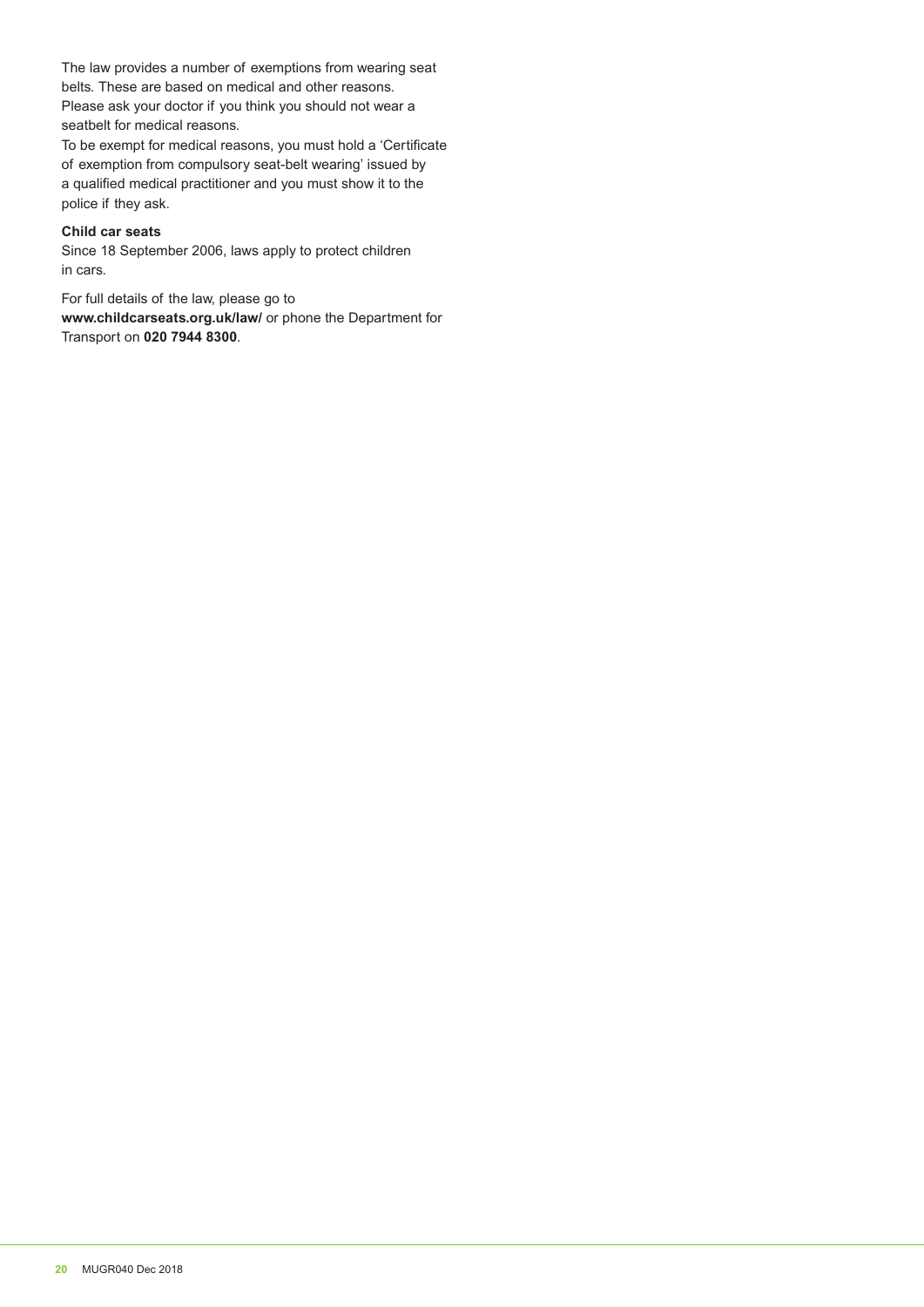# What to do if you have an accident

If you are involved in an accident or your car is stolen, call Onecall on **0345 126 2596** (or **+44 23 8062 1982** if you are phoning from outside the United Kingdom). Lines are open 24 hours a day.

The following guidelines will help us to help you with your claim.

#### **1 Stop your car if you:**

- have an accident with another vehicle:
- hit a pedestrian:
- hit certain animals (for example, farm animals or dogs); or
- hit another person's property.
- It is against the law to drive away.

#### **2 Exchange all details**

Make sure you get:

- the names, phone numbers and addresses of everyone involved (including any witnesses);
- the details of their insurance companies (including names and policy numbers if the people know them); and
- the registration numbers of the cars involved.

#### **3 Show your certificate of motor insurance**

- If someone is injured in the accident, you must show your certificate of motor insurance to anyone who has a good reason for asking to see it.
- You must also tell the police within 24 hours of the incident, and also show them your certificate of motor insurance.

#### **4 Do not admit the accident was your fault or offer any payment**

Accidents are stressful, but it is essential that you do not:

- admit you are to blame; or
- offer to pay anything;

as it could be difficult for us to manage your claim and may also afect your rights.

Please tell us if any other person admits the accident was their fault.

#### **5 Write down all the facts**

Write down all the facts of the accident as soon as possible, no matter how trivial the fact may seem at the time – these facts may help us prove your case.

- If possible, take a photo of the scene. It is a good idea to carry a small disposable camera in your car at all times.
- If you do not have a camera, draw a diagram of the scene. Show as much detail as you can – for example, the position of all the cars involved (before and after the accident), road names, road signs and markings, the width of the road, skid

marks, where the witnesses were, and anything that was blocking your and other people's views.

- Write down what the weather was like, including whether it afected visibility (for example, fog) and the condition of the road.
- If anyone is injured, write down their name and their injury.

#### **6 Letters and documents**

You must send us all letters and documents you receive to do with the accident. Do not answer them yourself. Do not try to deal with any claim unless we have agreed this with you.

#### **7 Theft**

If your car or its contents are stolen, you must report it to the police as soon as possible.

#### **8 Note**

It will help speed up your claim if you have all your documents to hand when you make your claim, such as your:

- certificate of motor insurance:
- driving licence:
- vehicle registration document (V5 or V5C); and
- MOT test certificate (if it applies).

We will then guide you through the claims process.

To make a claim, phone Onecall on **0345 126 2596**. It is important that you only use these numbers to claim. To claim for broken glass, phone the Ageas Glassline on **0800 174 764**